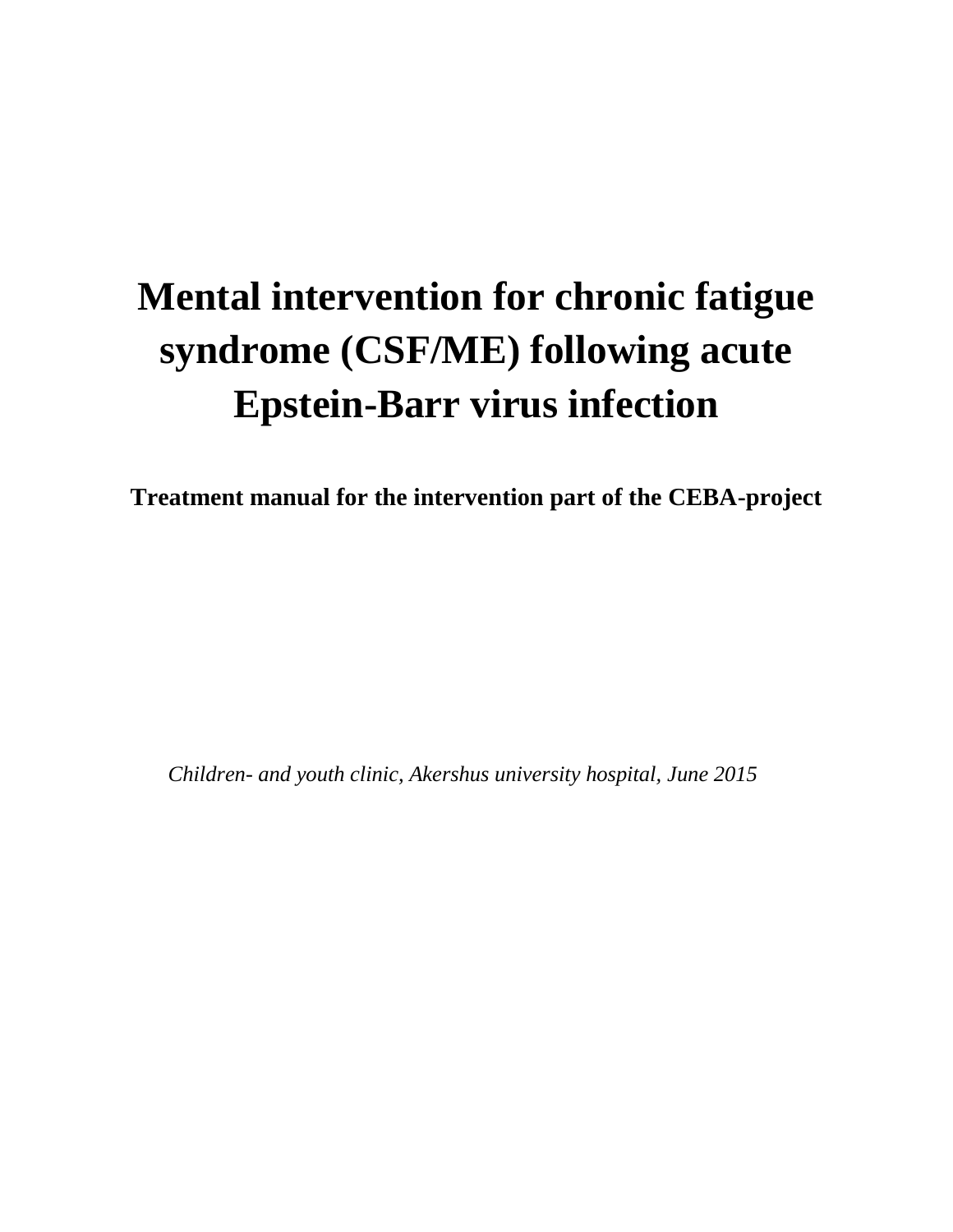# *A. General factors*

#### **Introduction**

CEBA (Chronic fatigue following acute Epstein-Barr virus infection in adolescents) is a research project investigating correlation between acute EBV-infection and the evolvement of Chronic fatigue syndrome (CSF/ME) in adolescents (12-20 years old) (9,10). An integrated part of this project is a randomized controlled intervention, where youths developing CFS/ME are offered a newly developed treatment program consisting of elements from cognitive behavioral therapy and music therapy.

The treatment program is built on a) theoretical considerations, b) clinical studies of resp. cognitive behavioral therapy and music therapy and c) user experiences from a pilot study carried out by our research group autumn 2014 (17). Here we shortly present background, goal and design, before we elaborate each element in the treatment program. A more comprehensive discussion and arguments are found in a separate research protocol (10).

#### **Background**

The "Sustained arousal" – model of CFS/ME is based on principles from cognitive theory and behavioral learning theory (35), primarily "Cognitive Activation Theory of Stress" (CATS) (30). An important premise in this model is that CFS/ME can arise as a result of classical and operant conditioning (25); for example can natural fatigue during long lasting infection gradually be automatically associated with other stimuli, like physical activity. By this the fatigue is sustained even though the infection gradually gets healed.

The validity of this model of understanding is supported by clinical research showing cognitive behavioral therapy as positive for CFS/ME patients (23,34). There is also no risk of serious side effects associated with this way of treatment (14), but at the same time the effect size is rather moderate. Therefore, more effective ways of treatment are needed; at the same time more knowledge about underlying disease mechanisms is also needed, which can be acquired if treatment studies also includes biomarkers and charting of pathophysiological processes. Finally it is important to study a patient cohort with identical actuating cause of fatigue (like EBVinfection), since earlier studies can be criticized for having a heterogeneous patient material (15).

Theoretical reflections indicate that it can be beneficial to combine cognitive behavioral therapy with other mental forms of therapy (24,31). Good effect of such interdisciplinary approach towards youths has been reported (32), but the body of knowledge is sparse, and no randomized controlled trials exist. There also exist corresponding anecdotic reports of the benefit of modified cognitive treatment programs (12).

Music therapy has effect on sensory modulation, cognition, emotions and behavior which seems functional treating CFS/ME; these effects are mediated via central nervous learning processes (18). No studies exist – and consequently no clinical documentation of the benefit of music therapy for treating CFS/ME, but there is shown positive effect in related conditions like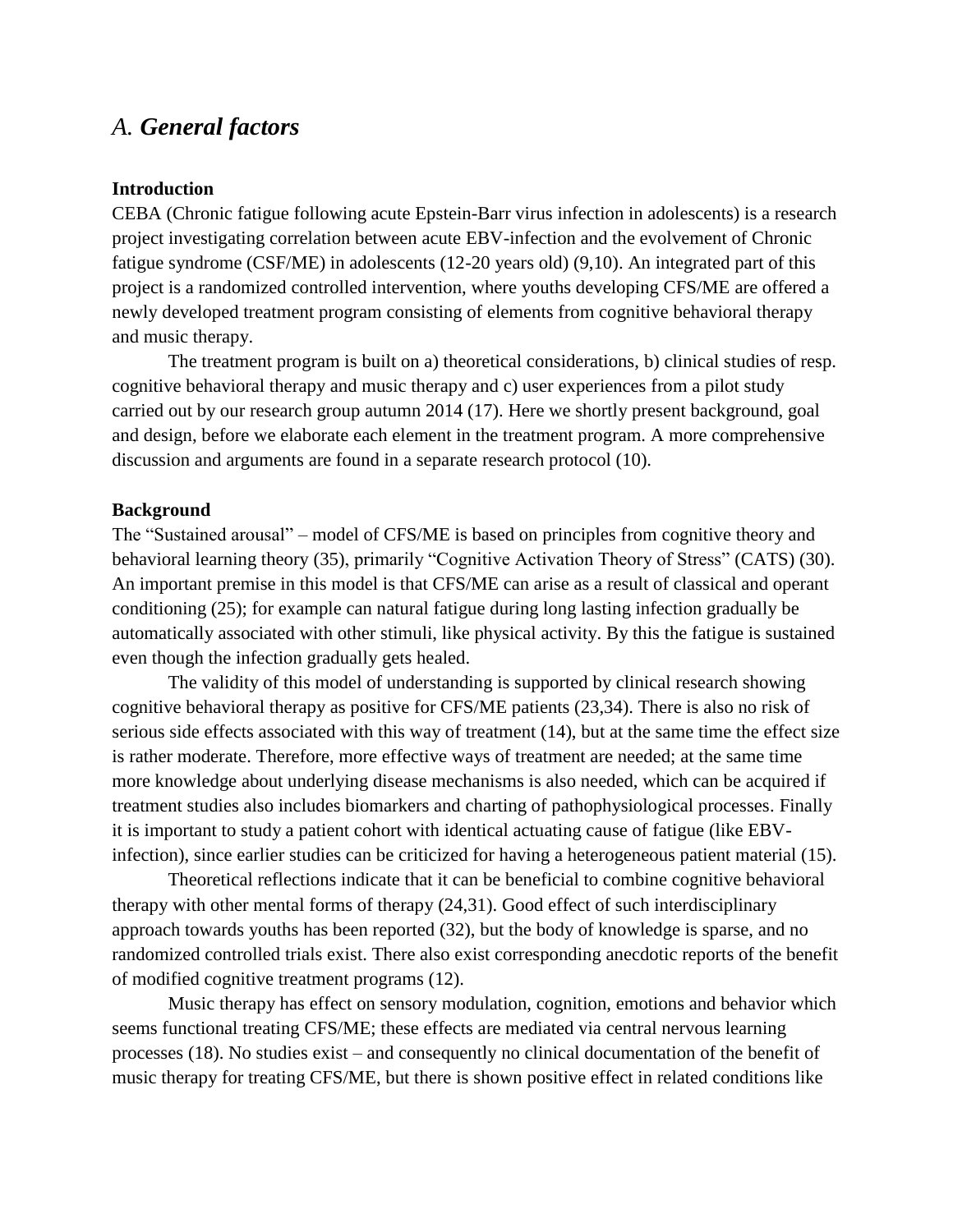fibromyalgia (6,27). Combinations of music therapy and cognitive behavioral therapy are established in other clinical settings (20).

#### **Aim**

In this part of the CEBA-project we want to investigate whether a newly developed mental treatment program encompassing elements from cognitive behavioral therapy and music therapy can have a positive effect on the level of activity, symptoms and markers for disease activity among youths developing CFS/ME six months after debut of EBV-infection.

#### **Design**

The inclusion criterion is a fatigue score  $\geq$  4 (Chalder fatigue questionnaire, dichotomous scoring (11)). Exclusion criteria are intercurrent diseases which can explain the fatigue, and also lasting bedrest (10).

Patients included will be randomized 1:1 to either participation in the mental treatment program or routine follow-up by general practitioner. We calculate 50 participants in total, 25 in each treatment group. The patients undergoes a thorough evaluation before starting treatment (week 0), immediately after the last treatment session (week 12), and twelve months after finished treatment (week 64). Primary endpoint is physical activity (average number of steps per day) by week 12; there are good experiences from earlier research projects using this endpoint on fatigued patients (26). This study has a power of at least 80% ( $\alpha$ =0.05) to identify a treatment effect of 2000 more steps per day (10).

#### **The intervention – outlines of the mental treatment program**

The treatment program is delivered through 10 treatment sessions á 90 minutes over a period of 10 weeks. The first session is an introduction and takes place with the patient, his/her parents/guardians and all therapists that are carrying out the treatment (figure 1). Then follow nine treatment sessions, four led by a music therapist (lesson nr. 2, 3, 5 and 9) and five led by a cognitive therapist (lesson nr. 4, 6, 7, 8 and 10). At three of the sessions with cognitive therapists (lesson 4, 7 and 10) parents/guardians participate; also, parents/guardians may attend lesson nr. 5 and 8 if the team of therapists considers it advantageous. Between the sessions each patient gets home work, and will also be called up at least once a week by either music therapist or cognitive therapist for advice and counselling.

In the first part of the treatment program music therapy will be emphasized (figure 1), with a combination of musical improvisation, songwriting, music listening and also developing personal playlists to be used in the daily living (1,2,28). Elements from cognitive therapy will be introduced gradually, and will in the end be the dominating form of treatment.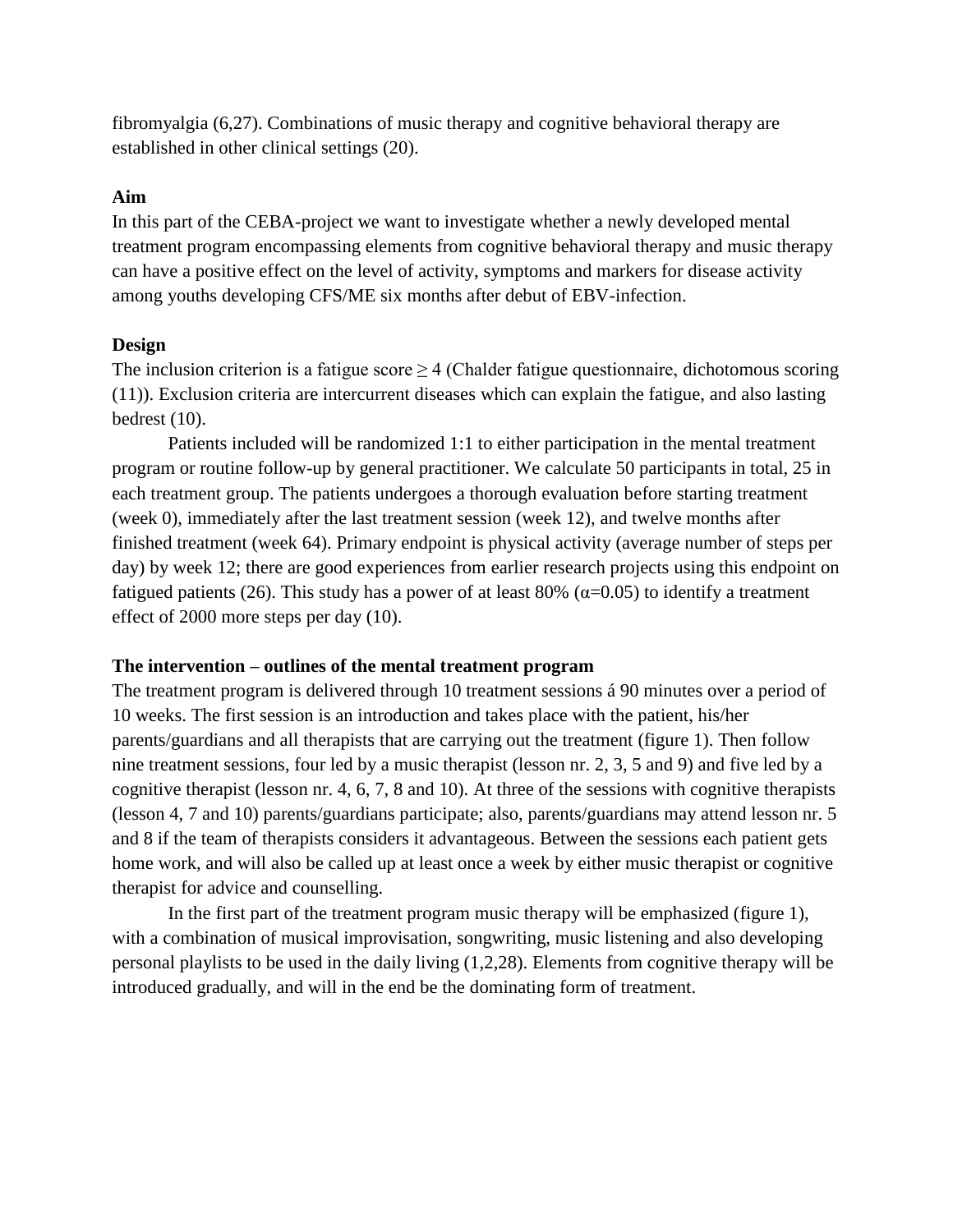

*Figure 1. General model of the mental treatment program*

#### **Central principles in the mental treatment program**

#### *Therapeutic alliance*

A good alliance between therapist and patient is of great importance for the effect of cognitive therapy (33). It is important that the alliance is established as soon as possible and is strengthened by positive patient experiences. Elements from music therapy stimulating positive feelings should be emphasized in the beginning of the treatment program (18,29). User experiences indicate that cognitive therapy may be experienced as "duty-oriented" and "schoolalike"; therefore it is favorable if elements from this form of treatment are introduced later on (17).

# *Expectations and hope*

One may have expectations both to specific targets and more general to "what will happen in the future". It is important charting the patients expectations, both to the disease/symptoms itself, specific situations in the everyday life, and future circumstances of life. Negative patient expectations, both what is going to happen (stimulus expectation), and how you can deal with it (response outcome expectation) have in themselves impact on the stress responses, and may be included as vicious circles in the patients (8,30,35).

The therapist must attempt to communicate to the patient a realistic hope of improvement, both from disease and life in general. This presupposes that the therapist possesses specialist authority, confidence as a therapist, empathy and a trustful relation to the patient. The patient needs to experience that his/her complaints and symptoms are taken seriously, that they can be explained in a rational way, and that no differential diagnoses are missed. User experiences indicate that histories from other patients (who have become healed) are of great importance for expectation and hope (17).

#### *Control and coping*

The feeling of having control/the belief in one's ability to cope is strongly dependent on earlier coping experiences, but is also influenced by observation of others coping, verbal persuasion about one's ability to manage something and a positive emotional/physical activation (4).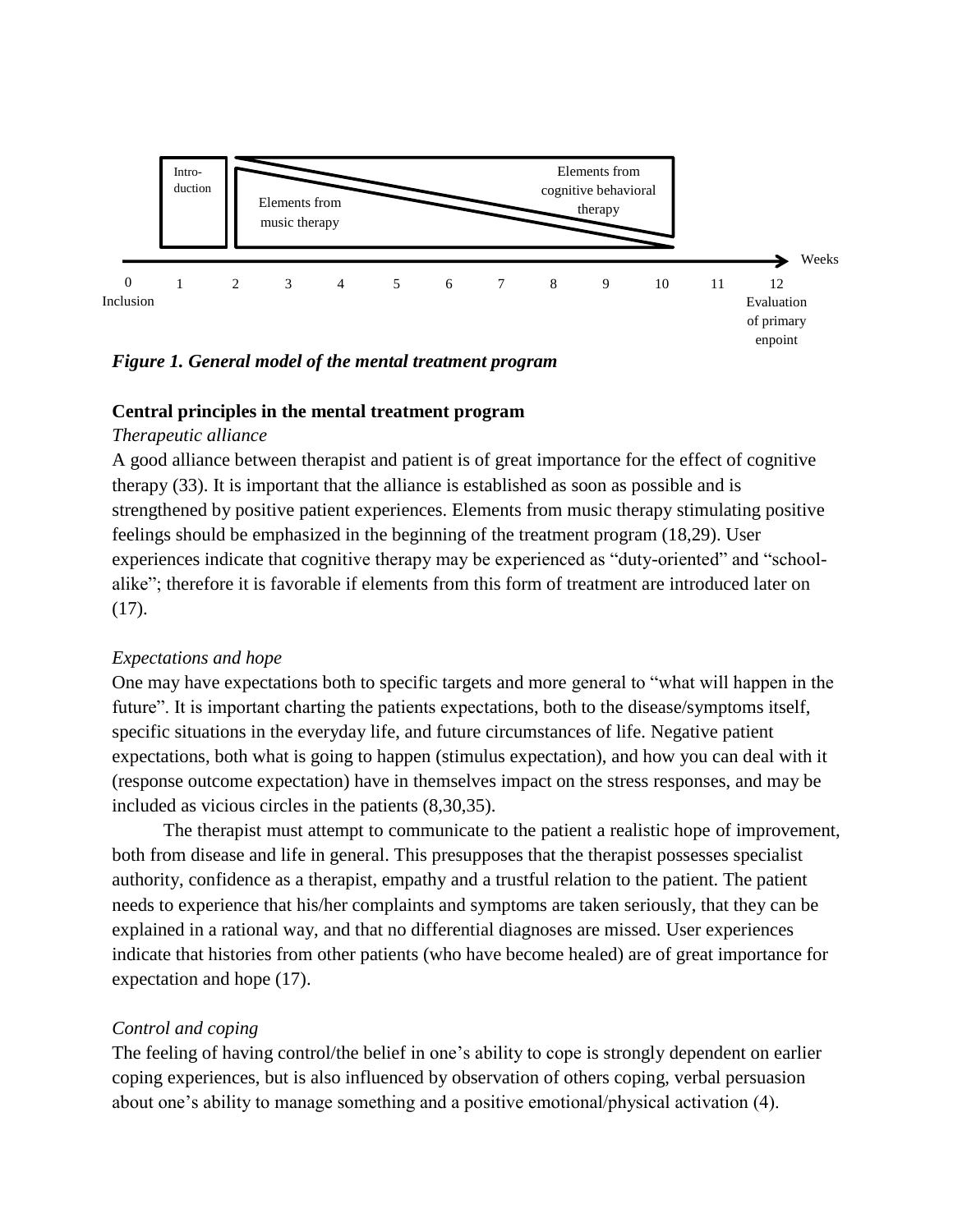The therapist must facilitate situations where the patients can have coping experiences, with the patients circumstances of life as a starting point. The feeling of coping with a symptom the patient is struggling with, can be of great importance – then a mental control over the illness is established. Coping experiences are in themselves self-energizing: the belief in control/coping strengthen the actual ability to control/cope, and reduce bodily and mental stress activation (30). Participating actively in the treatment, and to some degree being given choices, can promote the feeling of control in the patient. In a confident therapist relation the therapist may also challenge the patients' view of mental control – together with the patient the therapist are able to identify negative thoughts and feelings, and motivating for mental individual effort/activity to take control over these negative thoughts and feelings. Here, special techniques may be helpful, like visualizing and bodily relaxing techniques. Some may have difficulties to identify negative thought patterns, for example they instead experience negative thoughts as neutral ascertains of facts. It is important to be aware of this to avoid negative thought patterns being automated and chronic, thereby blocking changes.

#### *Experience of meaning*

The patient must experience the treatment as meaningful and relevant for his/her own situation (5).The therapist may ask him-/herself: "Does what I say and do give meaning for this particular person?" A key question asking the patient may be: "What do you miss the most of the things you are not able to do because of the fatigue"?

Searching for a cause for the disease are often less expedient, since the patients often tend to misattribute (13,16) – therapist and patient should rather together concentrate on maintaining factors and what here and now may give improvement.

#### *Positive experiences*

Troublesome symptoms (like fatigue) may be triggered, not only by physical activities, but also by imagining such activities (36), which in next moment may strengthen the already established "mislearning" that all activity leads to afflictions (5). For the patient to get other experiences, the therapist may facilitate activities which to a minimal degree are an object of conscious planning. This will further make it possible to establish other, unconscious association in the central nervous system and contribute to "unlearning" of the inexpedient responses, according to fundamental principles from learning theory (5,25) and the "sustained arousal"-model of CFS/ME (35).

The therapist may also intentional arrange behavioral experiments with the patient, to test the reasonableness of the patients own understanding of the condition. For some patients it may also be required and appropriate with a plan for activities. Nevertheless it will not be established a fixed frame for graded activity, which is an important element in standard cognitive therapy for CFS/ME (8). User experiences indicate that such a plan may be experienced as a duty that must be obeyed. It may create expectations of worsening of symptoms if the plan is not followed, which in turn may trigger inexpedient anxiety.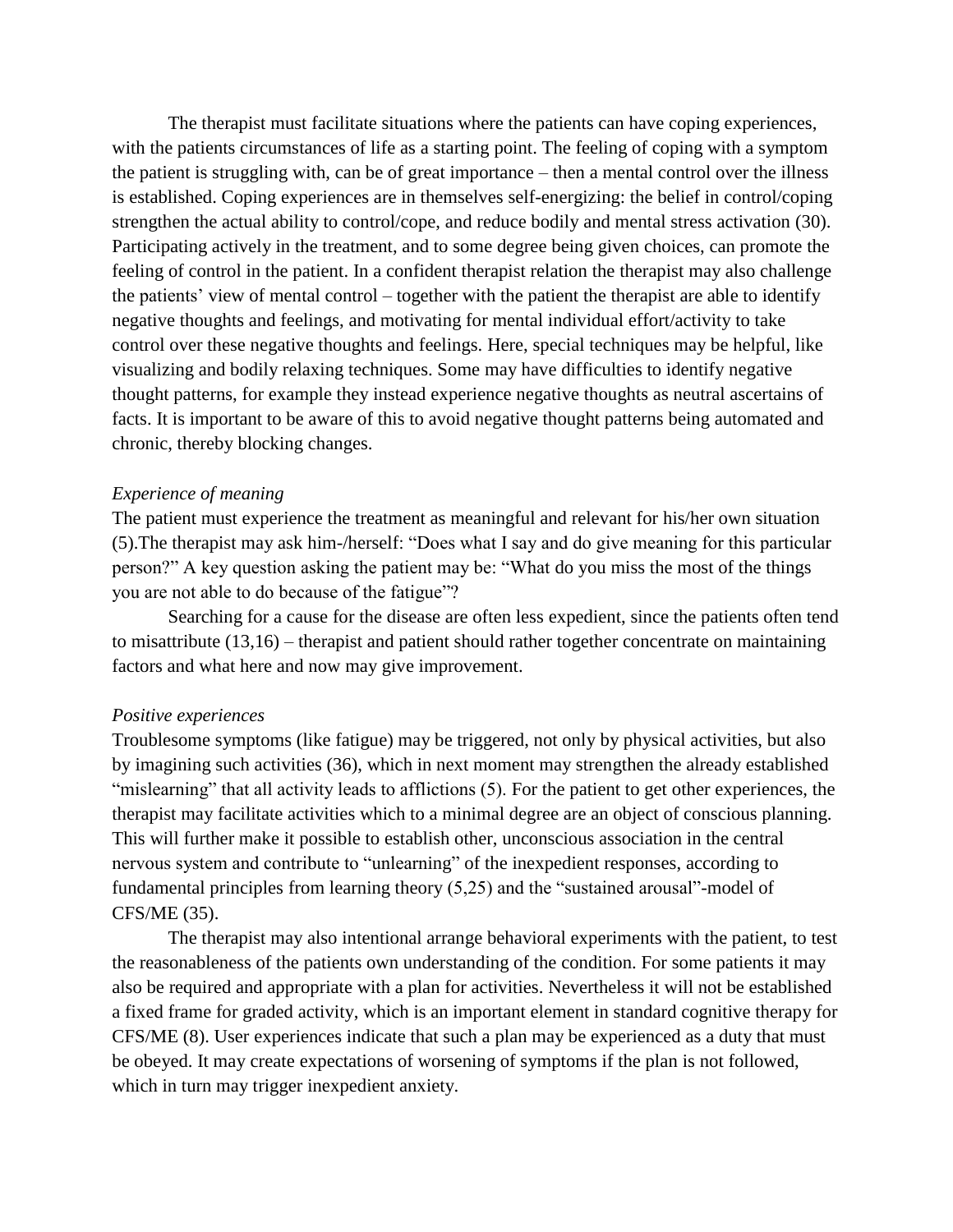#### *Emotions*

Negative emotions in a therapeutic situation, as anxiety and anger, may lead to learning of something totally different from what is believed by the patient and the therapist, and may block the learning of what was intended (5). If such emotions still arise, the therapist should clearly signal that these emotions are tolerated. A superior goal is still that the therapist all the time aims for a positive emotional activation in the treatment situation. This implies among others a focus on what the patient *wants* to do, rather than the duty to do something. Further may music therapeutic elements be effective in mobilizing positive emotions, which will be emphasized particularly in the first treatment sessions (18,29). The patients will learn visualization; this has been shown having a positive effect on CFS/ME and related conditions (19,21).

Concerns/rumination can be an important sustaining factor among patients with long lasting fatigue (7); it is therefore required to reduce this to a minimum. User experiences indicate moreover that negative emotions may arise in the patients if they experience that their disease is "psychologized" - one should for example not assume that the patient has a "negative way of thinking" in general, but rather present techniques usable on "bad days" (17).

#### *Individual effort*

The treatment program assumes active participation from the patient. For many patients avoidance is a (unconscious) coping strategy, which may work effective in a short perspective, but will contribute to sustain the fatigue on a long-term basis (22). The therapist must communicate the necessity of individual effort, particular towards the end of the treatment program where the intention is that the patient has learned techniques which can be used unaided.

The necessity of individual effort should nevertheless not be presented in such a way that the patient increases his/her worries or feels the treatment program more as a duty rather than pleasurable, cf. paragraphs above. User experiences indicate that instructions and homework should not be at too advanced level or remind too much of school assignments (17). Still it is important to strengthen the patients' belief in that they have the ability to affect their situation through effort. To create motivation in each individual patient must be greatly emphasized. Our experience indicates that the patients not necessarily perceive it as negative to be given tasks between the treatment sessions, but notions associated with school or school-related activities are problematic because often these patients have huge challenges with school attendance. This is the reasons for introducing homework gradually, and that it is presented on a digital platform according to the lifestyle of today's youth.

#### *Individual adaption*

As a main principle the treatment must be individually adapted (cf. the paragraph about meaning above), but still within certain frames as outlined under point B below. Individual adaption must also be done considering age and the level of maturity (in particular this happens to be the case with the cognitive techniques), and considering specific problematic areas in the patient group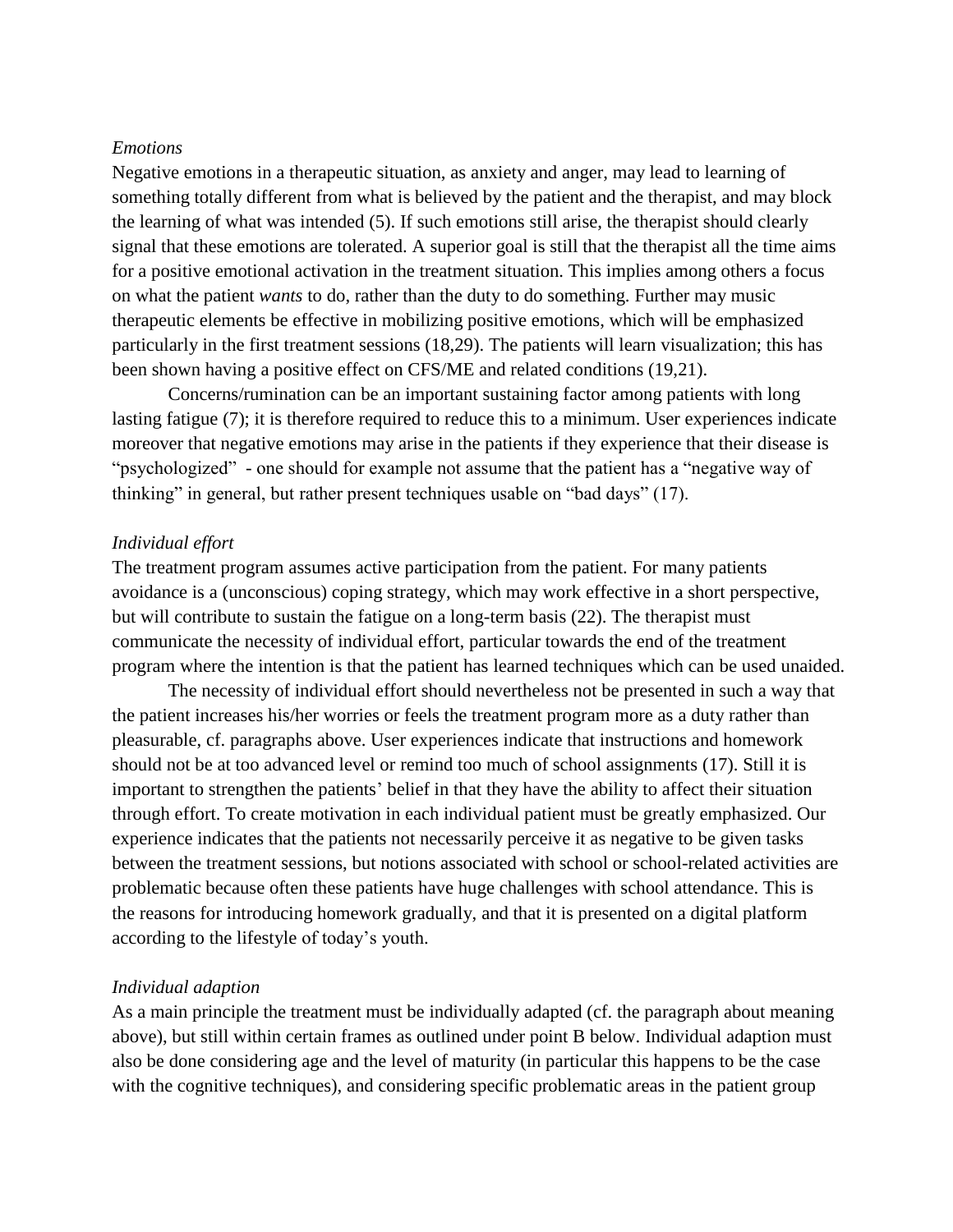that are already mapped out (trough questionnaires and cognitive tests) (10). Primarily these problematic areas are: anxiety, depression, sleeping disorders, trouble with executive functions (attention, working memory), perfectionism and worries.

#### *Involvement of parents/guardians*

Parents/guardians are the most essential caregivers for the patient, and can in a positive way motivate the patient and help guiding through the principles and specific techniques which will be introduced in the treatment program. At the same time parents/guardians may also strengthen a negative illness behavior and disease attribution, which in turn may have a negative impact on the prognosis (3). Therefore it is of great importance to involve the parents/guardians in the treatment program, and they are expected to participate in four out of ten sessions. The therapist is not intended to establish an extensive family therapy, but must be prepared for straightforward dialogue with parents/guardians which are perceived to have a clearly negative influence on the treatment plan.

# **Principal differences between this mental treatment program and traditional cognitive behavior therapy for CFS/ME**

This treatment program is built on several of the same principles as traditional cognitive therapy for CFS/ME, but deviate on certain important points:

- It is built on a model of CFS/ME which postulates *sustained arousal* maintained through *classical and operant conditioning* (30,35). In traditional cognitive therapy one has rather emphasized factors like sickness belief, reduced and inconsistent activity, sleeping disturbances, medical uncertainty and lack of counselling as maintaining factors in CFS/ME (8).
- *Music therapy* is being integrated together with traditional cognitive techniques to an overall mental treatment program.
- *Emotions* are to a greater degree paid attention to compared to what is normal in traditional cognitive therapy, and specific techniques (like mindfulness and visualization) will be introduced to increase the access of positive feelings.
- *Unconscious/automatic experiences* are given more attention, whereas conscious processing of thoughts and planning of behavior is less emphasized. Therefore a fixed plan for graded activity is not an integrated part in the program, such as in traditional cognitive therapy; rather emphasized is spontaneous experiences not involving conscious planning.
- There will be an *individual adaption* regarding specific psychological issues, and *parents/guardians* are included in the treatment.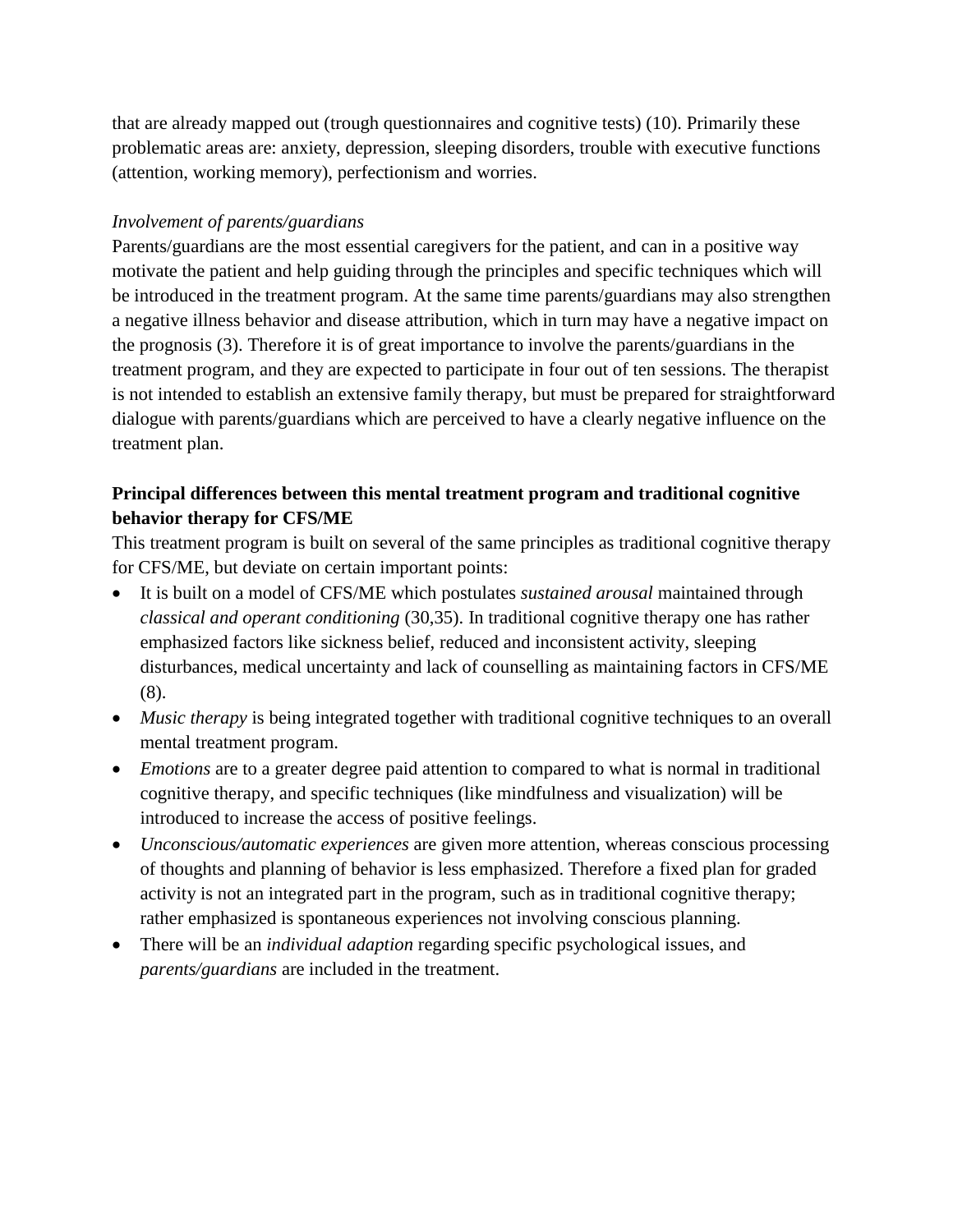#### **References**

- 1. Baker F, Wigram T. Songwriting methods, techniques and clinical application for music therapy clinicians, educatores and students. London: Jessica Kingsley Publishers, 2004.
- 2. Baker F. Therapeutic Songwriting*.* London: Palgrave Macmillan, 2015.
- 3. Band R, et al. The impact of significant other expressed emotion on patient outcomes in chronic fatigue syndrome. Health Psychol 2014; 33: 1092-101.
- 4. Bandura A. Self-efficacy mechanisms in human agency. Am Psychol 1982; 37: 122–147.
- 5. Brodal P, Fadnes B, Leira K. Læringsorientert fysioterapi: teori og praksis. Oslo: Universitetsforslaget, 2013.
- 6. Bjellånes NAL. Musikk og autogen trening i samspill: En bedre livskvalitet for mennesker med diagnosen fibromyalgi. Musikkterapi 1994; 1: 4-21.
- 7. Brosschot JF, et al. The perseverative cognition hypothesis: a review of worry, prolonged stress-related physiological activation, and health. J Psychosom Res 2006; 60: 113-24.
- 8. Burgess M, Chalder T. Pace. Manual for Therapists. Cognitive behavior therapy for CFS/ME. London, 2004.
- 9. CEBA protocol part A a prospective and cross-sectional study of fatigue following EBV infection. Lørenskog: Dept. of Pediatrics, Akershus University Hospital, 2015. [http://www.ahus.no/omoss\\_/avdelinger\\_/barne-og](http://www.ahus.no/omoss_/avdelinger_/barne-og-ungdomsklinikken_/forskning_og_utvikling_/Documents/CEBA/Protocol%20CEBA.pdf)ungdomsklinikken /forskning\_og\_utvikling\_/Documents/CEBA/Protocol%20CEBA.pdf
- 10. CEBA protocol part B a randomized controlled intervention of a mental training program for fatigue following EBV infection. Lørenskog: Dept. of Pediatrics, Akershus University Hospital, 2015.
- 11. Chalder T, et al. Development of a fatigue scale. J Psychosom Res 1993; 37: 147-53.
- 12. Crawley E, et al. Comparing specialist medical care with specialist medical care plus the Lightning Process for chronic fatigue syndrome or myalgic encephalomyelitis (CFS/ME): study protocol for a randomised controlled trial (SMILE Trial). Trials 2013; 14: 444.
- 13. Dendy C, Cooper M, Sharpe M. Interpretation of symptoms in chronic fatigue syndrome. Behav Res Ther 2001; 39: 1369-80.
- 14. Dougall D, et al. Adverse events and deterioration reported by participants in the PACE trial of therapies for chronic fatigue syndrome. J Psychosom Res 2014; 77: 20-6.
- 15. Fischer DB, et al. Chronic Fatigue Syndrome: The Current Status and Future Potentials of Emerging Biomarkers. Fatigue 2014; 2: 93-109.
- 16. Gray ML, Rutter DR. Illness representations in young people with Chronic Fatigue Syndrome. Psychology and Health 2007; 22, 159-174.
- 17. Heldal K. Et biopsykologisk behandlingsprogram ved kronisk utmattelsessyndrom (CFS/ME) hos ungdom. Et pilotprosjekt. Kandidatafhandling i psykologi. Aarhus: Psykologisk Institut, Aarhus universitet, 2015.
- 18. Koelsch S. A neursoscientific perspective on music therapy. I The Neurosciences and music III Disorders and plasticity: Ann NY Acad Sci 2009; 1169: 374-84.
- 19. Lakhan SE, Schofield KL. Mindfulness-based therapies in the treatment of somatization disorders: a systematic review and meta-analysis. PLoS One 2013, 8: e71834.
- 20. Lund HN. "My battle of life". Musikkterapi med brug af sangskrivning, rap-performance og kognitive metoder. Musikkterapi i psykiatrien 2012; 7 (2): 81-92.
- 21. Menzies V, Taylor AG, Bourguignon V, et al. The Journal of Alternative and Complementary Medicine 2006; 12: 23-30.
- 22. Moss-Morris R. Symptom perceptions, illness beliefs and coping in chronic fatigue syndrome. Journal of Mental Health 2005, 14: 223-235.
- 23. Nijhof SL, Bleijenberg G, Uiterwaal CS, et al. Effectiveness of internet-based cognitive behavioural treatment for adolescents with chronic fatigue syndrome (FITNET): a randomised controlled trial. Lancet 2012; 379: 1412-8.
- 24. Price JR, Mitchell E, Tidy E, Hunot V: Cognitive behaviour therapy for chronic fatigue syndrome in adults. Cochrane Database syst Rev 2008, 2:CD001027.
- 25. Skinner EA. A guide to constructs of control. J Pers Soc Psychol 1996; 71: 549–570.
- 26. Sulheim, D., et al., Disease mechanisms and clonidine treatment in adolescent chronic fatigue syndrome: a combined cross-sectional and randomized clinical trial. JAMA Pediatr 2014; 168: 351-60.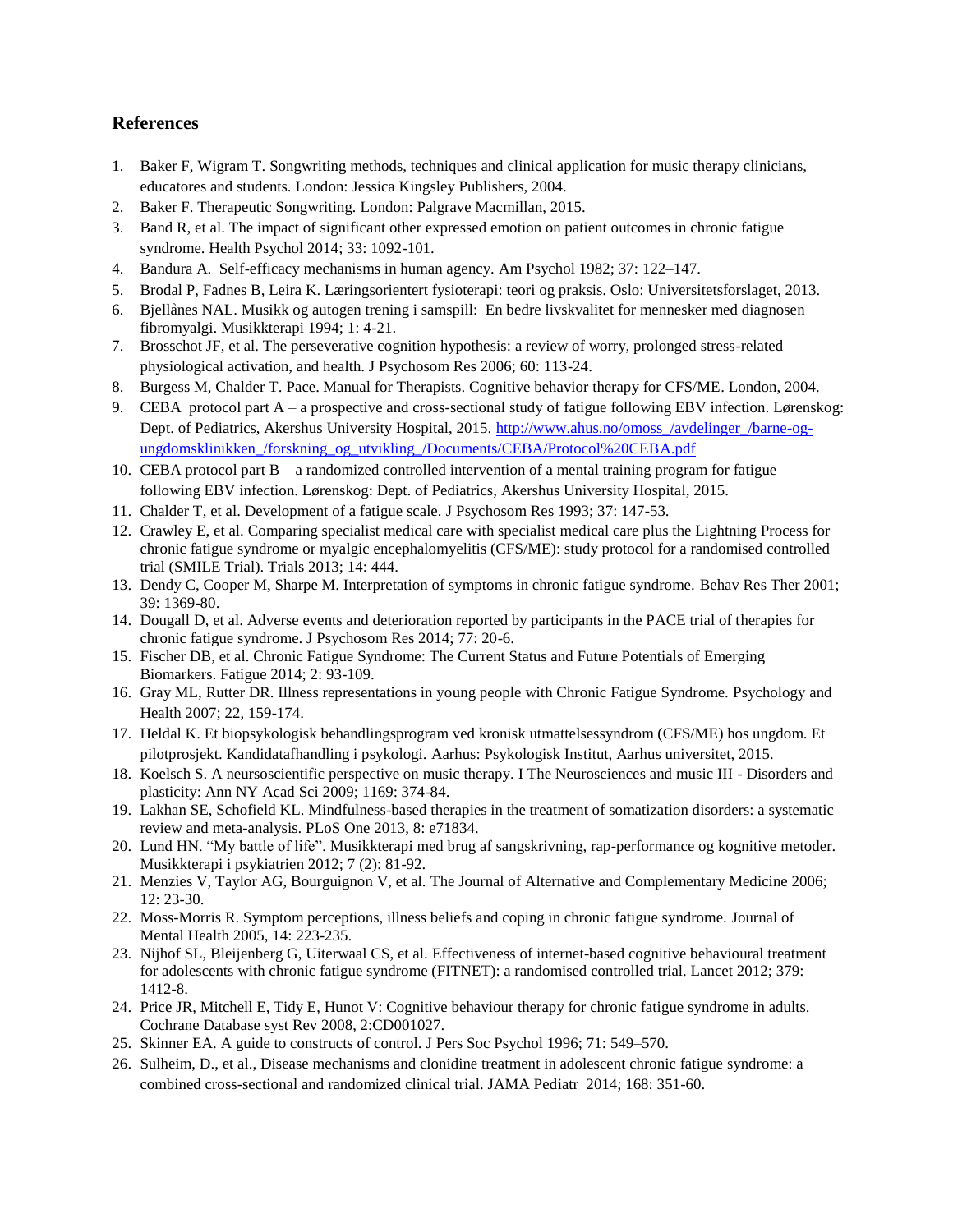- 27. Torres E. Group Music and Imagery (GMI) for Treating Fibromyalgia: Listening to Oneself as a Path of Opening and Transformation. In D. Grocke & T. Moe (Eds.), Guided Imagery & Music (GIM) and Music Imagery Methods for Individual and Group Therapy (pp. 267-276). London: Jessica Kingsley Publisers, 2015.
- 28. Trondalen G. Improvisasjon i musikkterapipraksis: tradisjon kunst teknikk. I: Nesheim E, Hanken IM, Bjøntegaard B, red. Flerstemmige Innspill. En artikkelsamling. Oslo: NMH-publikasjoner, 2005: 123-43.
- 29. Trondalen G, Skårderud F. Playing With Affects. And the importance of "affect attunement". Nordic Journal of Music Therapy 2007; 16:, 100-111.
- 30. Ursin H, Eriksen HR. The cognitive activation theory of stress. Psychoneuroendocrinology 2004; 29: 567-92.
- 31. Van Houdenhove B, Luyten P: Customizing Treatment of chronic fatigue syndrome and fibromyalgia: The role of perpetuating factors. Psychosomatics 2008, 49:470–477.
- 32. Viner R, Gregorowski A, Wine C, Bladen M, Fisher D, Miller M, El Neil S. Outpatient rehabilitative treatment of chronic fatigue syndrome (CFS/ME). Arch Dis Child 2004, 89:615–619.
- 33. Weck F, et al. Therapist competence and therapeutic alliance are important in the treatment of health anxiety (hypochondriasis). Psychiatry Res 2015; Apr 13 [Epub ahead of print]
- 34. White PD, Goldstmith KA, Johnson AL, et al. Comparison of adaptive pacint therapy, cognitive behaviour therapy, grader exercise therapy and specialist medical care for chronic fatigue syndrome (PACE): a randomised trial. Lancet 2011; 377: 823-36.
- 35. Wyller VB, et al. Can sustained arousal explain the Chronic Fatigue Syndrome? Behav Brain Funct 2009; 5: 10.
- 36. Wyller VB, Fagermoen E, Sulheim D, Winger A, Skovlund E, Rowe PC, Saul JP. Orthostatic responses in adolescent chronic fatigue syndrome: contributions from expectancies as well as gravity. Biopsychosoc Med 2014; 8: 22.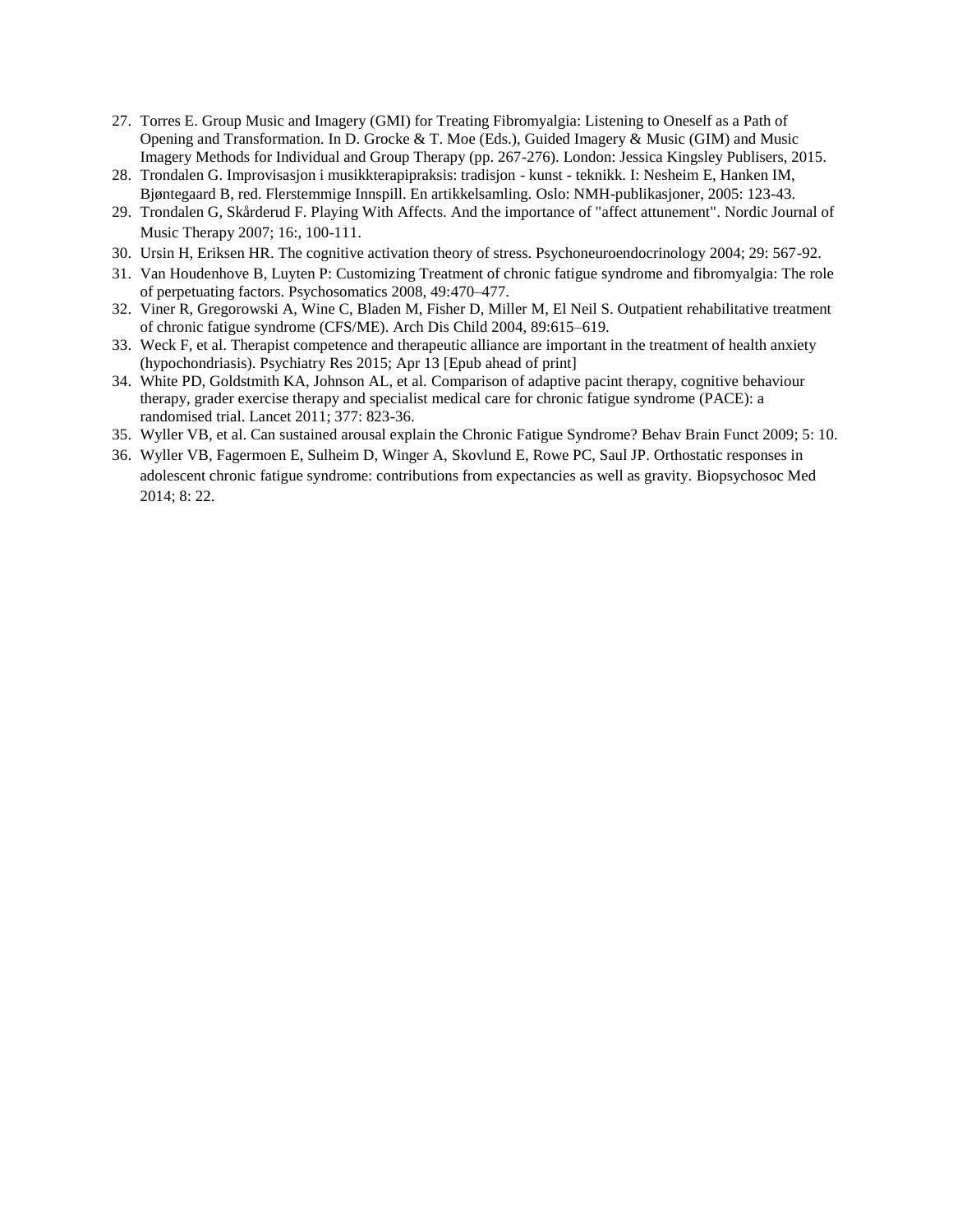# *B: Treatment sessions*

#### **1 st meeting (week 1): Introduction with parents/guardians**

#### *Frames:*

- Participants: The patient, parents/guardians, music therapist, cognitive therapist, responsible researcher, "speaker"
- Time: 90 minutes
- Place: Akershus University Hospital (AHUS)

#### *Aim/focus*

This is the first session in the treatment program, and is set as a psycho-educative introduction where understanding of the disease, treatment rationale and so on are being presented. Important keywords are:

- Give information about the treatment program and underlying grounds
- Clarify expectations to the treatment program
- Create motivation, hope and enthusiasm both in patients and parents/guardians
- Present the music therapist and cognitive therapist. Establish alliances.

#### *Implementation*

The first 15 min is reserved for mingling, light refreshments will be served (drinks and fruit e.g.). In this part it is important that all participating therapists actively are focused on greeting the patient and his/her parents/guardians. There will be played background music (intentionally chosen). This part finishes off with a music performance, before the chairman takes over. This one gives 2-3 min of information, before the responsible researcher is being presented. The researcher further gives a presentation on our understanding of CSF/ME. Here it is important to use the patients' own histories as a starting point. This further leads to how one is able to deal with it. Explain the concept of music changing the brain. Before a 15 min break there will be an opportunity to ask questions.

After the break a "success history" is presented. A patient who has recovered first tells his/her history, before this one is interviewed by the chairman, focusing on hope and opportunities. Open up for conversation with the patient and his/her parents/guardians, detect whether the patient recognizes some aspects in the "success history", with the aim of connecting the patients thinking and behavior pattern to the rationale earlier presented.

Further the therapists are presented, each having a short presentation of his/her treatment form. Then a new opportunity for open questions is given, before another music performance ends the session.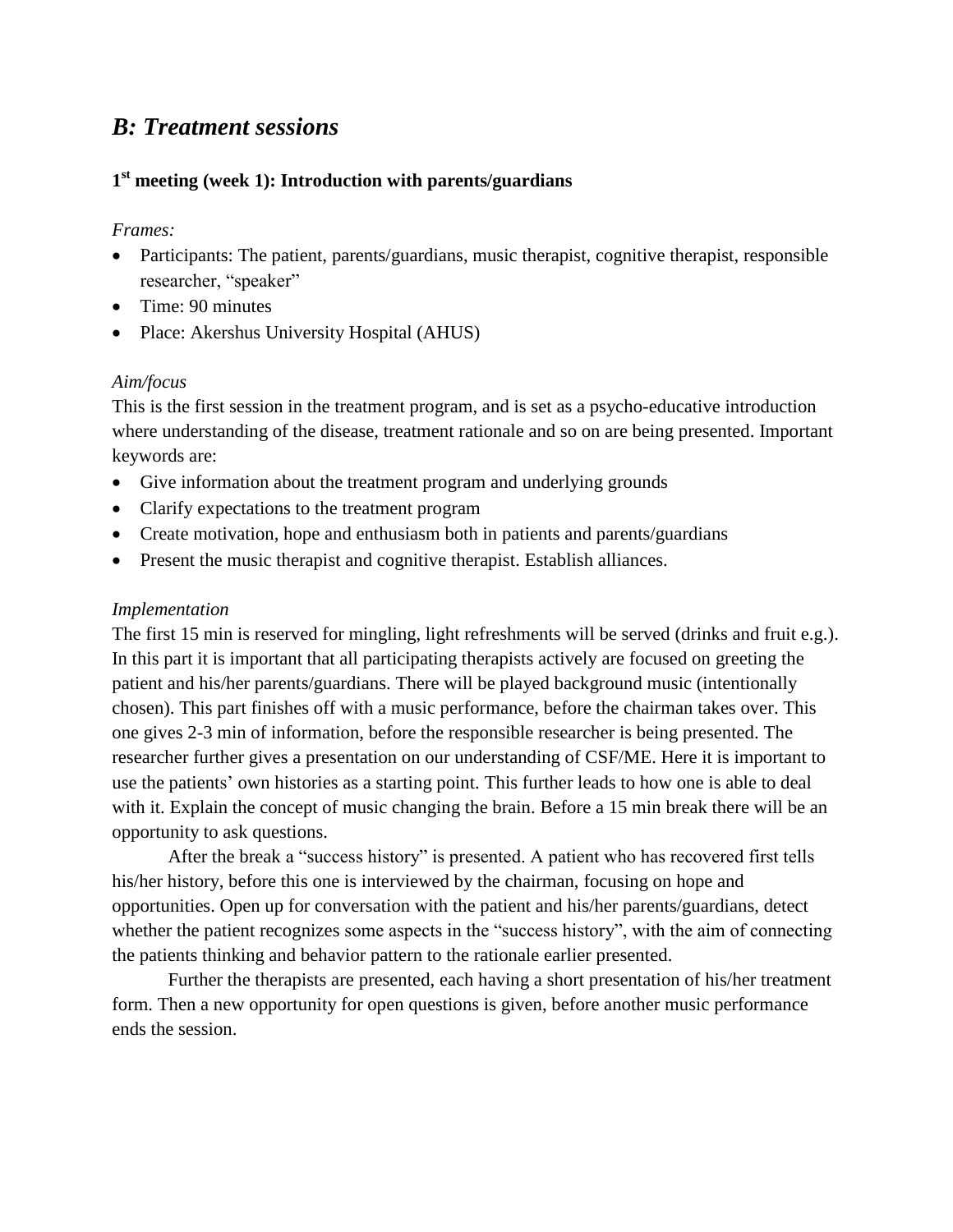# **2 nd meeting (week 2): Individual session**

#### *Frames:*

- Participants: Patient, music therapist
- Time: 90 minutes
- Place: Ahus

#### *Aim and implementation*

This is the first lesson with music therapy. It is important to continue the work with building alliances, common understanding e.g., and that the patient is feeling confident in the situation. It is the patient's wish for the music therapeutic action that guides the here-and-now-meeting. The music therapist focuses on the client's resources. At the same time more specific actions are introduced, primarily:

- Mapping out the patients' music interests: music preferences and music listening in the daily living.
- Open up for an improvisatory approach to songwriting and music composition. This means a) put music to some of the patients' personal feelings and experiences, through focus on subjects from the daily life, or subjects of a more existential character, or b) have a starting point in music spontaneously referred by the patient – and put the patients' personal sayings in such a musical frame. If the patient brings a text, a poem or own music it is important to follow up this and put the texts in a positive musical frame.
- Music listening in a relaxed state. This means focus on mindfulness, focus on visualization of a "safe place", and relaxing/easing of tension/stress reduction. Visualization makes use of positive and pleasurable expressions. The music listening spend over a short time span. The patient chooses whether he/she want to sit or lay down.

#### *Home tasks*

 Choose music and listen actively to it for 5-10 minutes every day. *Pay attention to* what you think about different kinds of music. Pay attention to how different kinds of music affect you.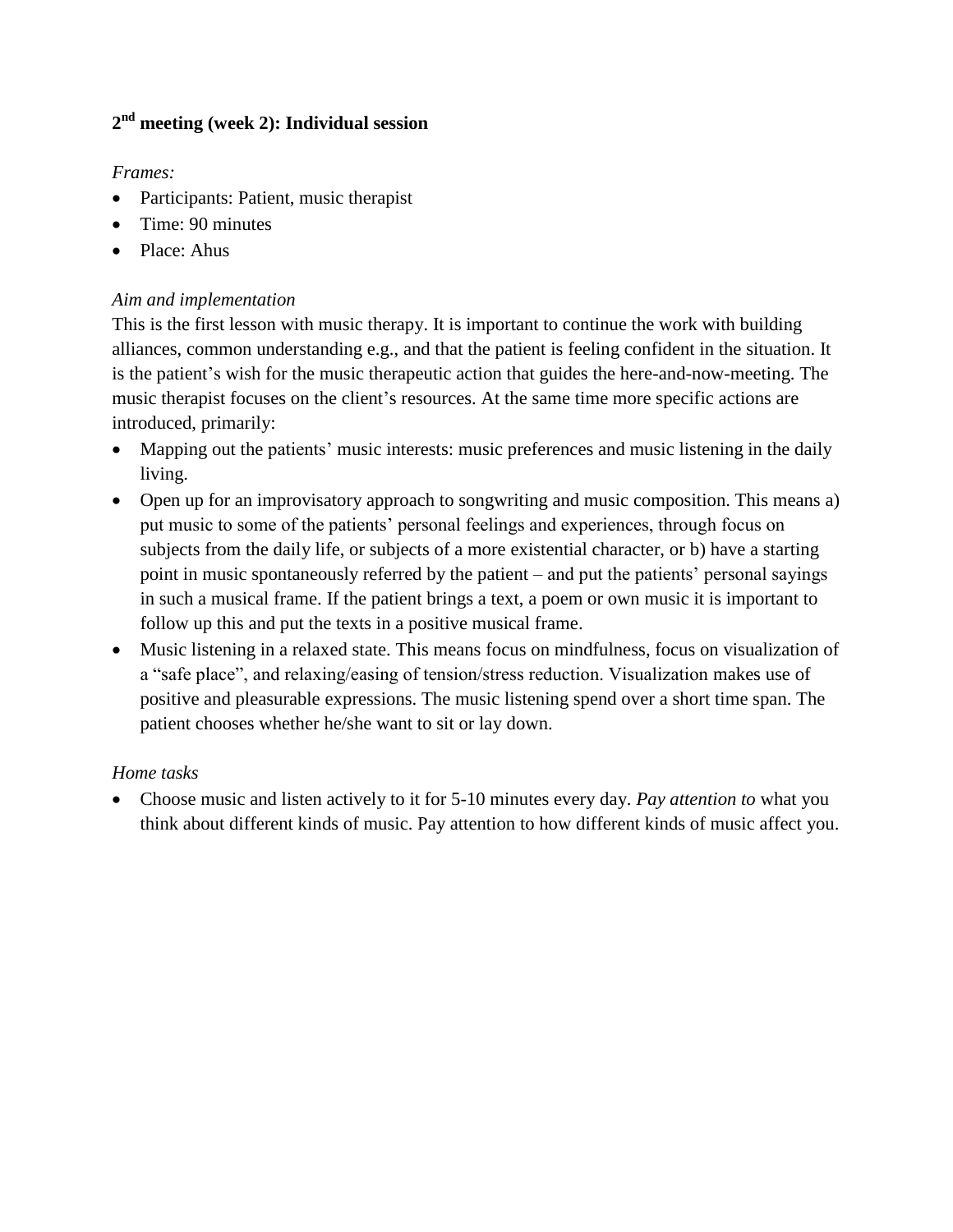# **3 rd meeting (week 3): Individual session**

#### *Frames:*

- Participants: Patient, music therapist
- Time: 90 minutes
- Plave: Ahus

#### *Aim and implementation*

This is the second lesson with music therapy. There will be repetition of techniques from the previous lesson, and eventually work more on these depending on the patient's wishes and skills. Following up the patients tasks in music listening is of particular importance. In addition a goal for this lesson is to facilitate activities which to a minimal degree involve conscious planning, but focus on what is happening here and now. The intention is to create new automatic associations: Instead of the association "activity leads to fatigue" one shall facilitate associations like "activity gives energy" and "activity is fun". Here the patient's own wishes will guide the coming music activity; improvisation, songwriting and/or music listening. What kind of activity and what type of music usable for this are individual adapted. If one does not succeed, and the patient actually gets tired of the activity started, it is important to play down and rather try to use this experience for something useful – for example using a technique for resting or a technique for visualization used to chase away the feeling of fatigue and to focus on something else. Keywords are:

- Open up for an improvisatory approach to songwriting and music composition. This means a) put music to some of the patients' personal feelings and experiences, through focus on subjects from the daily life, or subjects of a more existential character, or b) have a starting point in music spontaneously referred by the patient – and put the patients' personal sayings in such a musical frame. If the patient brings a text, a poem or own music it is important to follow up this and put the texts in a positive musical frame.
- Music listening in a relaxed state. This means focus on mindfulness, focus on visualization of a "safe place", and relaxing/easing of tension/stress reduction. Visualization makes use of positive and pleasurable expressions. The music listening spends over a short time span. The patient chooses whether he/she wants to sit or lay down.
- Activities which are not consciously planned: music therapy will have a starting point in what is pleasurable, and will follow the patient's wish for musical approach.

# *Home tasks*

Tasks for 5<sup>th</sup> meeting (i.e. next time with music therapy) are further built on the task given in the 2nd meeting: Listen to music 5-10 min every day. *Choose* (at least) one piece of music/tune in each of the categories: a) I really like this piece of music/tune b) this piece of music/tune makes me feel calm and relaxed, and c) this piece of music/tune may give me new strength and energy. This means to choose (at least) three pieces of music/tunes. *Bring*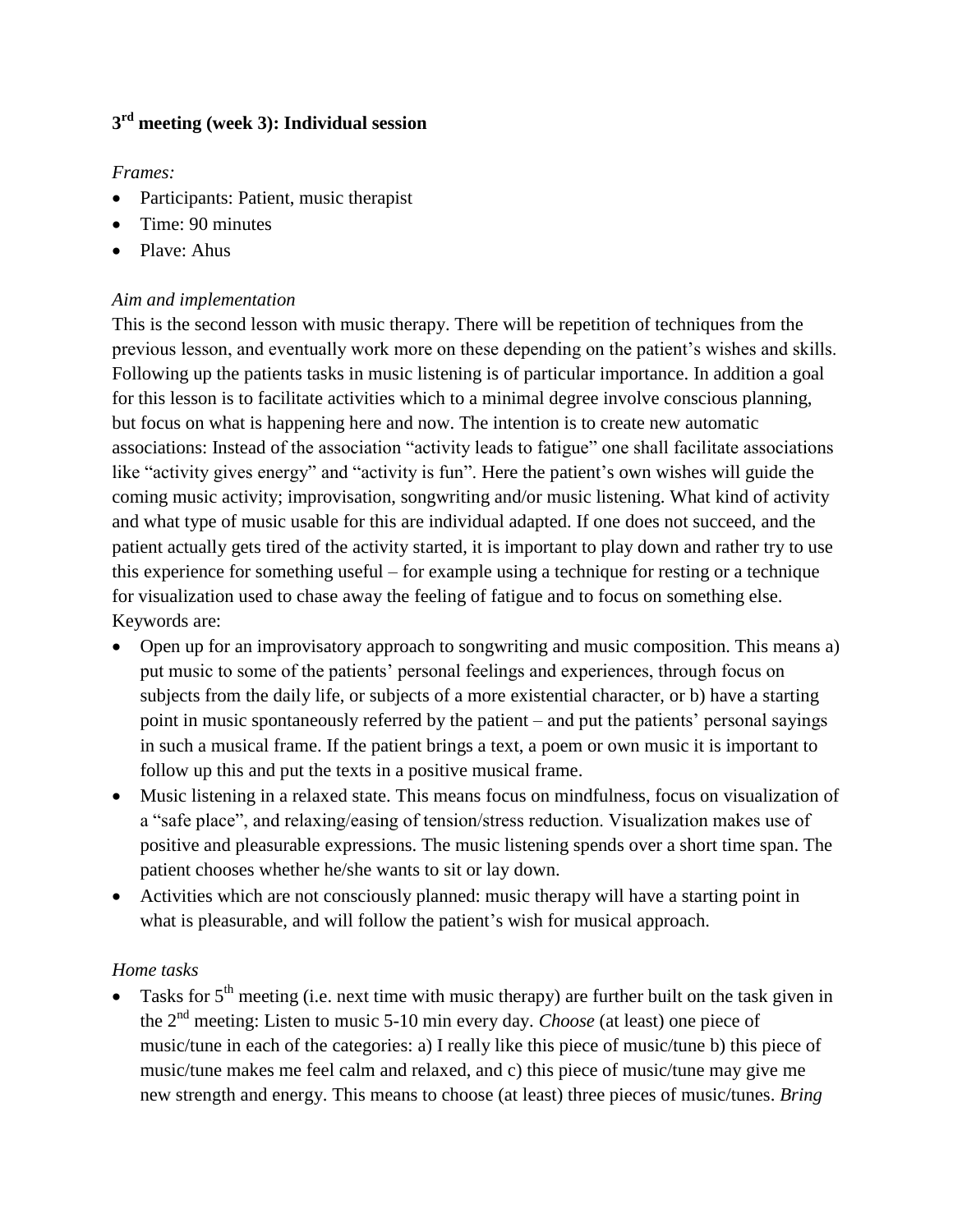*along* these pieces of music/these tunes to the next meeting with the music therapist, i.e.  $5^{th}$ meeting.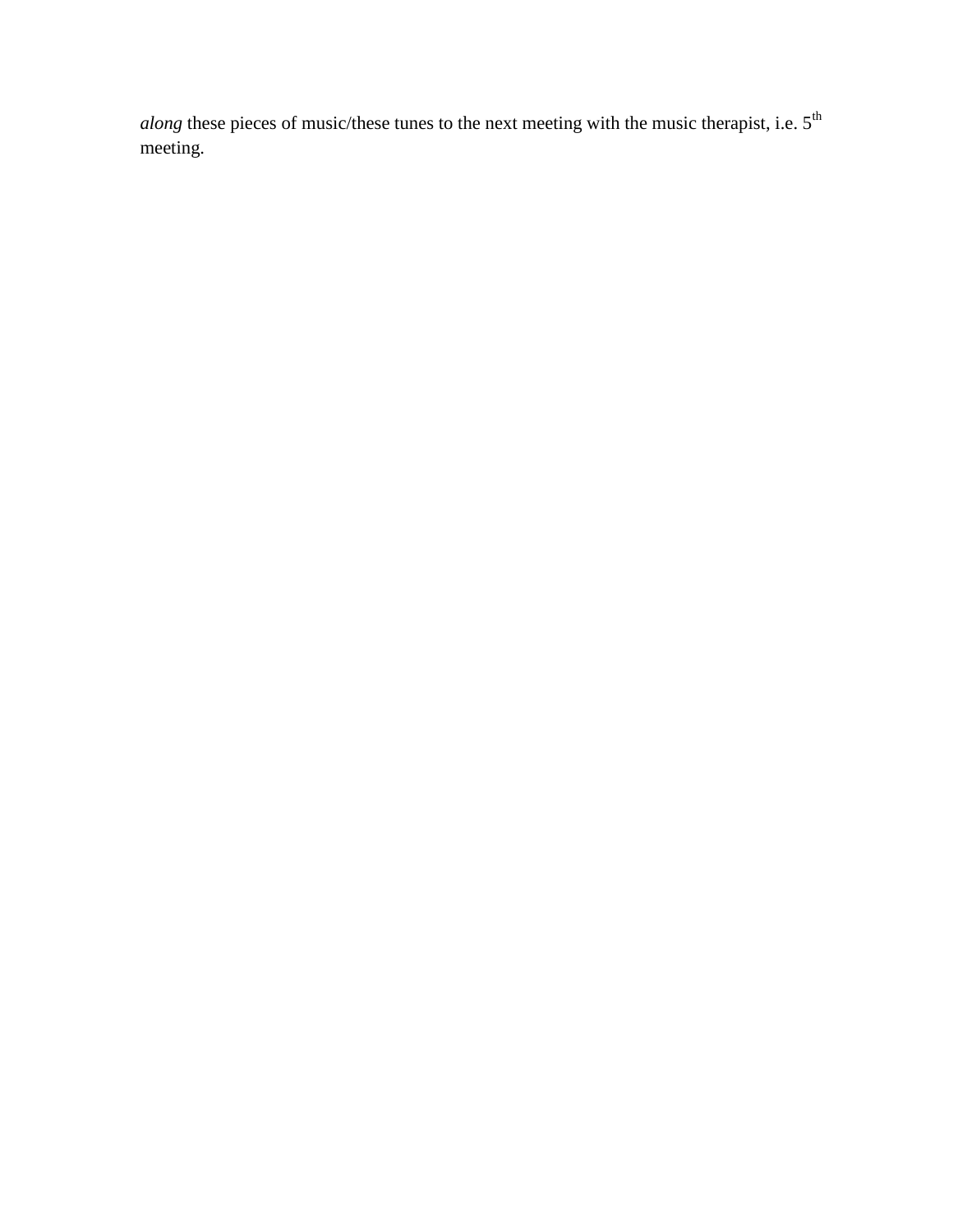# **4 th meeting (week 4): Session with patient and parents/guardians**

#### *Frames:*

- Participants: patient, parents/guardians, cognitive therapist, music therapist (teammate and observer)
- Time: 90 minutes
- Place: Ahus

#### *Aim and implementation*

This is the first individual meeting with the cognitive therapist, and also the first meeting where parents/guardians are attending after the first group session in the beginning of the treatment period. The lesson opens with the music therapist going through what have been subjects the two previous sessions, and how this may be evolved in the rest of the treatment period. The rest of the session is lead by a cognitive therapist and the structure is much like a traditional startup lesson in cognitive therapy. Keywords are:

- The patient and the family's history. Explore the patient and parents/guardians points of view, thoughts, ideas, explanation models, expectations and so on.
- Mapping out the patient and the family. Before the conversation much information regarding the patient is already known from the questionnaires (particularily anxiety, depression, sleeping problems, problems with executive functions (attention, working memory), perfectionism and worries). Use this and anamnestic information to make a fundament for individual adapted treatment in the rest of the treatment program.
- Go over the rationale once again and try to establish a common understanding. In particular it is important to draw in the music therapy, and actively use the patients experiences from the previous two sessions with music therapy, including how the music may activate different kinds of feelings. One may for example explain how techniques for relaxation, mindfulness and visualization may be used in different situations. But one shall not verbalize the principle of doing spontaneous activities – it is important that this is an unconscious experience, not an object for much mental work.
- Focus on building alliances create good frames for learning.

# *Homework*

Towards the end of this session more comprehensive homework than the patient has had earlier is introduced. It is important to motivate both parents/guardians and patient to do these tasks – underline the positive aspects in the possibility of being able do something with his/her own situation, and at the same time give some demands regarding individual effort. The motivation may also be strengthened by underlining that tasks are presented on a digital platform, adapted to the youths everyday life. I may be expedient to use some of the lesson working through the tasks together with the youths, so they are getting familiar with them and experience coping. Keywords for home tasks after meeting nr 4: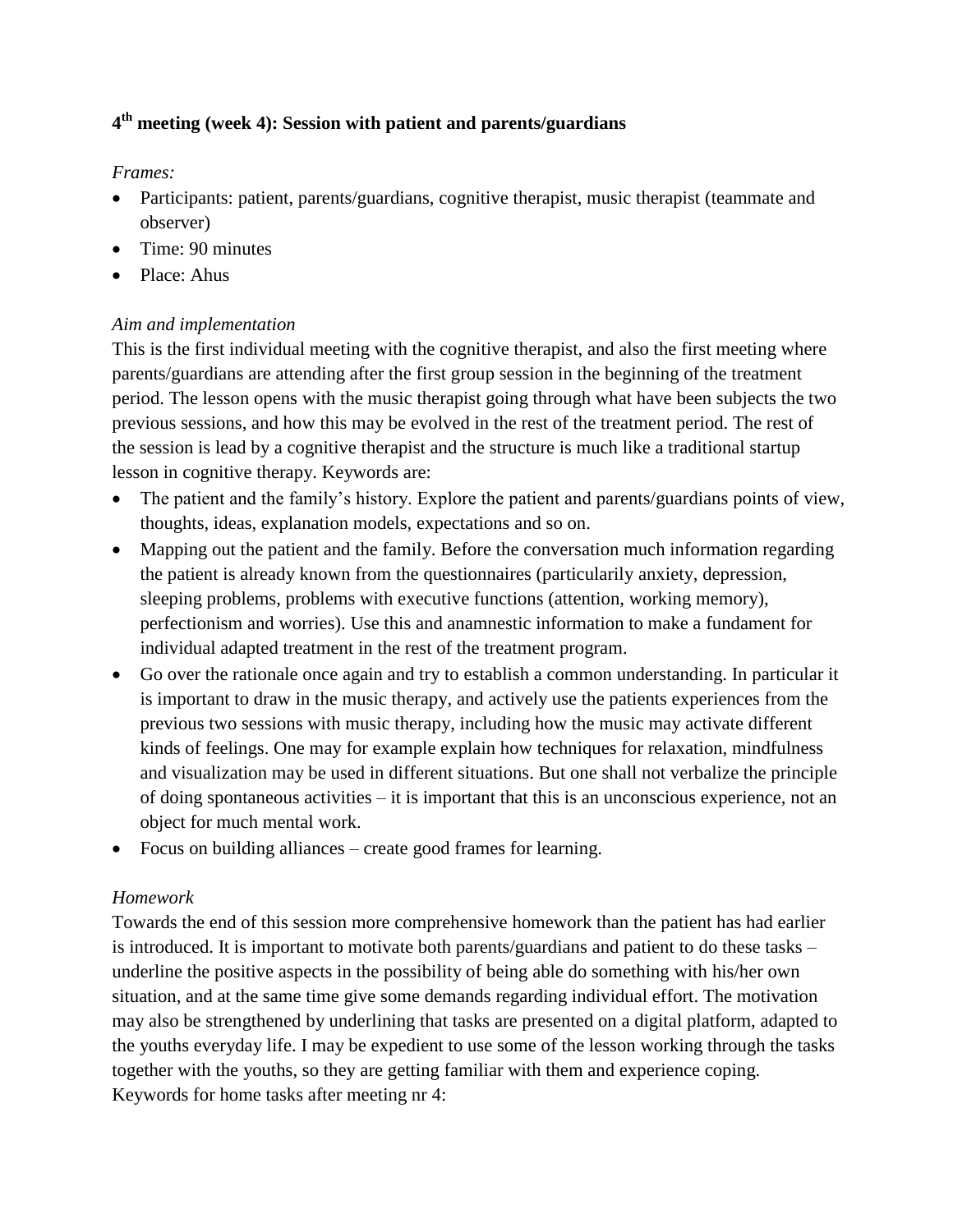- Practice techniques in mindfulness, relaxation and visualization (simple instructions are given on the digital platform).
- View a presentation of disease models for fatigue and argument for treatment (preferable together with parents/guardians).
- Keep a sleeping and activity diary.
- Listen to music for 5-10 minutes every day.

These home tasks are in the first phase meant to go on for two weeks, to session nr. 6.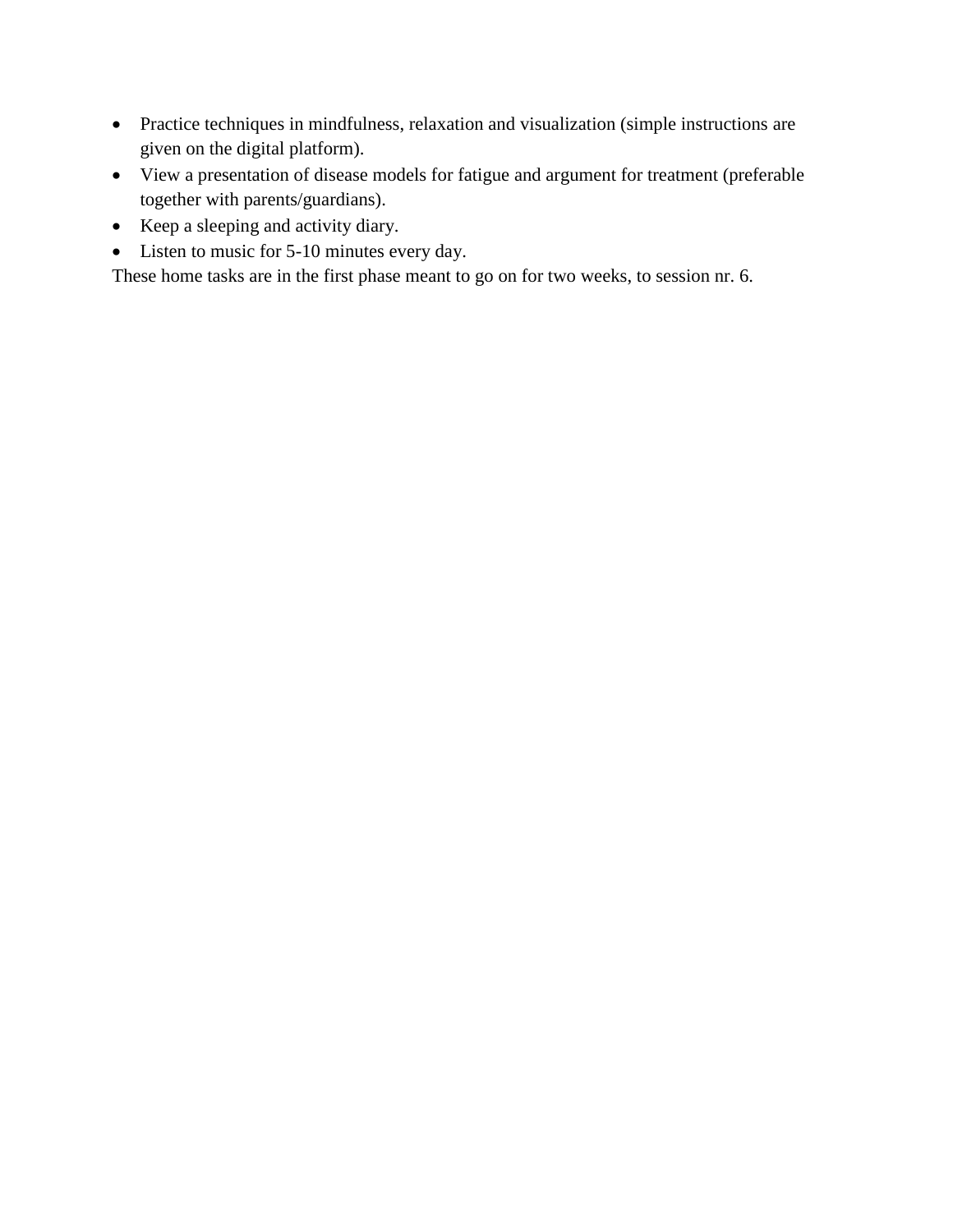# **5 th meeting (week 5): Individual session**

#### *Frames:*

- Participants: Patient, music therapist, eventually parents/guardians
- Time: 90 minutes
- Place: Ahus

#### *Aim and implementation*

This is the third meeting between the patient and the music therapist. Parents/guardians may be included if the treatment team consider it favorable. A central point in this session will be to continue and repeat already learnt techniques regarding attention, relaxation and visualization, which the patient now has received on a digital platform. It is important to integrate music therapeutic instruments with the cognitive approaches presented in the  $4<sup>th</sup>$  session (where the music therapist participated as an observer). One should demonstrate the relevance of such techniques for the patients, and also help them to see how they can use them in everyday challenges.

The most important point in this session is still to try to experience activities which are not a result of conscious planning. The patient's homework finding at least three pieces of music/notes giving the patient positive associations can be used as a starting point. Create consciousness about elements/music so the patients are able to look for additional music giving the same feelings. The patients have brought music communicating positive emotions and which gives energy. If these attempts fail to succeed – try to turn this experience into something positive, as mentioned above.

- Open up for an improvisatory approach to songwriting and music composition. This means a) put music to some of the patient's personal feelings and experiences, through focusing on subjects from the daily life, or subjects of a more existential character, or b) have a starting point in music spontaneously referred by the patient – and put the patients' personal sayings in such a musical frame. If the patient brings a text, a poem or own music it is important to follow up this and put the texts in a positive musical frame. This may mean that the main focus is now on songwriting. Here the music therapist must "tune in" to clarify which part of the music therapy patient itself experiences as most meaningful.
- Music listening in a relaxed state. This means focus on mindfulness, focus on visualization of a "safe place", and relaxing/easing of tension/stress reduction. Visualization makes use of positive and pleasurable expressions. The music listening spend over a short time span. The patient chooses whether he/she wants to sit or lay down.

# *Home tasks:*

Tasks for next session with music therapy are built further on the task given in session nr. 5. Task: Listen to music at least 5-10 min every day. Choose 3-5 music pieces/tunes in each of the following categories: a) I really like this piece of music/tune b) this piece of music/tune makes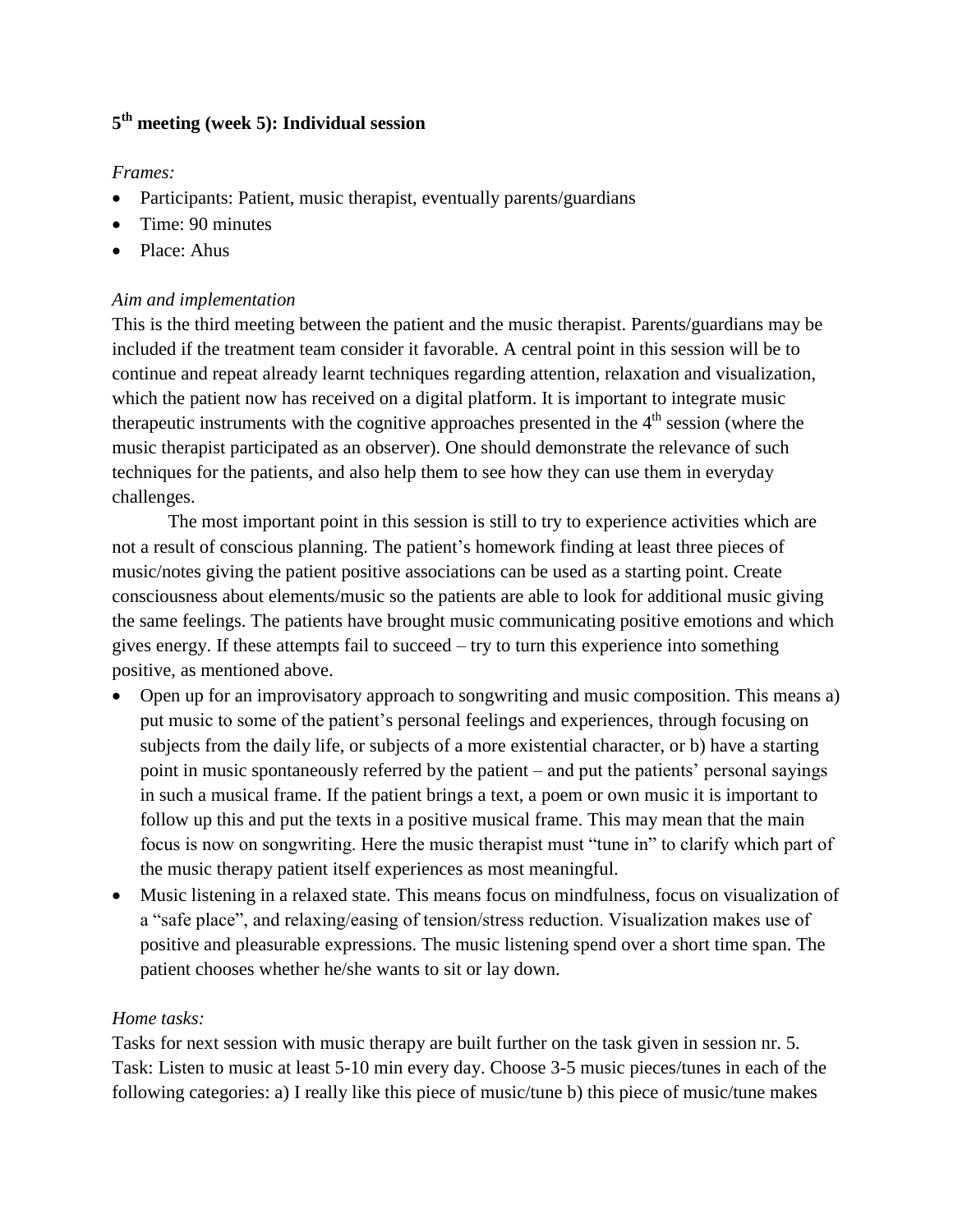me feel calm and relaxed, and c) this piece of music/tune may give me new strength and energy. *Bring with you* these music pieces/tunes to the next meeting with music therapy, i.e. session nr. 9. Maybe you want to make your own playlist at home? If the patient is not able/doesn't want to, the music therapist may support make such a list during session nr. 9.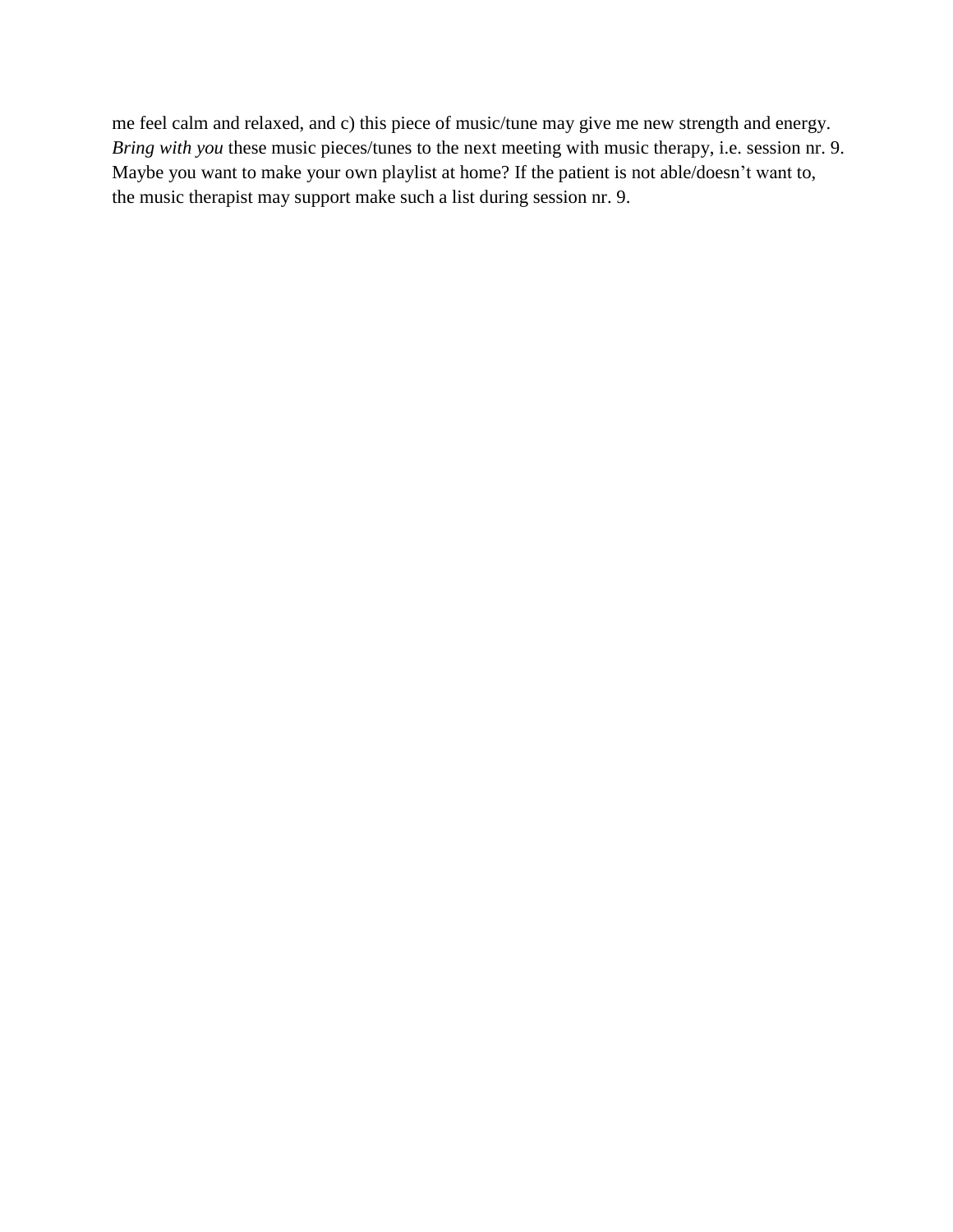# **6 th meeting (week 6): Individual session**

# *Frames:*

- Participants: Patient, cognitive therapist
- $\bullet$  Time: 90 min
- Place: Ahus

# *Aim and implementation*

This is the second meeting with cognitive therapist, and the first where the patient is alone with the therapist. At this point the patients' main challenges are thoroughly mapped out through

- Questionnaires from earlier registrations in the CEBA-project
- Last meeting with cognitive therapist and parents/guardians (meeting nr. 4), and
- Sleeping and activity diary (homework from meeting nr. 4).

Based on this the therapist discusses with the patient which challenges are most important to handle. A goal is to make the patient an active participant in the treatment  $-$  a key question may be "what is the most important for you to do something with right away?" But the starting point must always be what one really *want* to try do something with, rather than what are dominated by duty and worries. The therapist should steer away from discussions concerning underlying causes of fatigue – the focus should be on what gives improvement. At this point it will be natural to introduce more specific elements from cognitive theory, particularily how *expectations* regarding what will happen (stimuli expectation) and *expectations* related to their own coping, and which techniques that are useful to help stopping such thoughts.

This discussion should end up with a plan for the patients' tasks until next meeting. Have as a starting point the registration already done by the patient. Have a positive focus on what one actually have been able to do. Elements in this plan may be:

- Integrate techniques which the patient already has learned in the music therapy (visualization, attention, relaxation) to stop unappropriated thought patterns.
- Introduce simple behavioral experiments to test the validity of the patients' understanding of connections between fatigue and activity – it may be based on unconscious planned behavior done earlier by the patient during the music therapy sessions. The behavioral experiments may also be related to other troublesome areas, like sleeping difficulties where provable techniques exist (stimuli control and sleeping restrictions).
- Explain to the patient the necessity of practice. Require own effort, but be convincing that the patient actually is able to cope.

# *Home tasks*

Hometasks after this meeting are:

• Listen to music 5-10 minutes every day.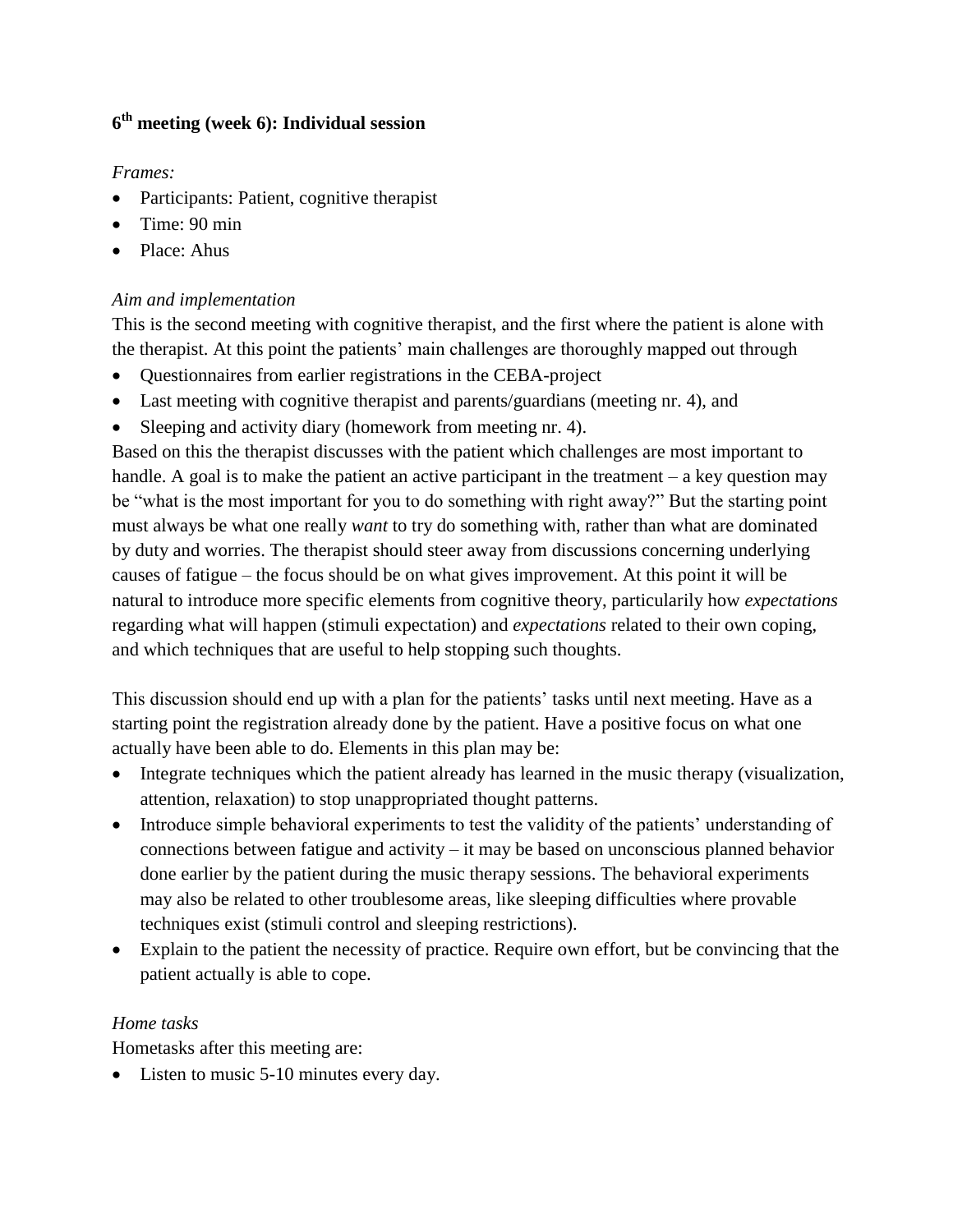- Practice techniques in mindfulness, relaxation and visualization (simple instructions on the digital platform).
- Review the presentation of sickness models and grounds for treatment (favorable together with parents/guardians)
- Keep a diary of inexpedient/negative thoughts
- Keep a "behavioral experiments" diary

The last two elements are new, but the first three are the same as after session nr. 4. These home tasks are going to last for additional two weeks, until session nr. 8.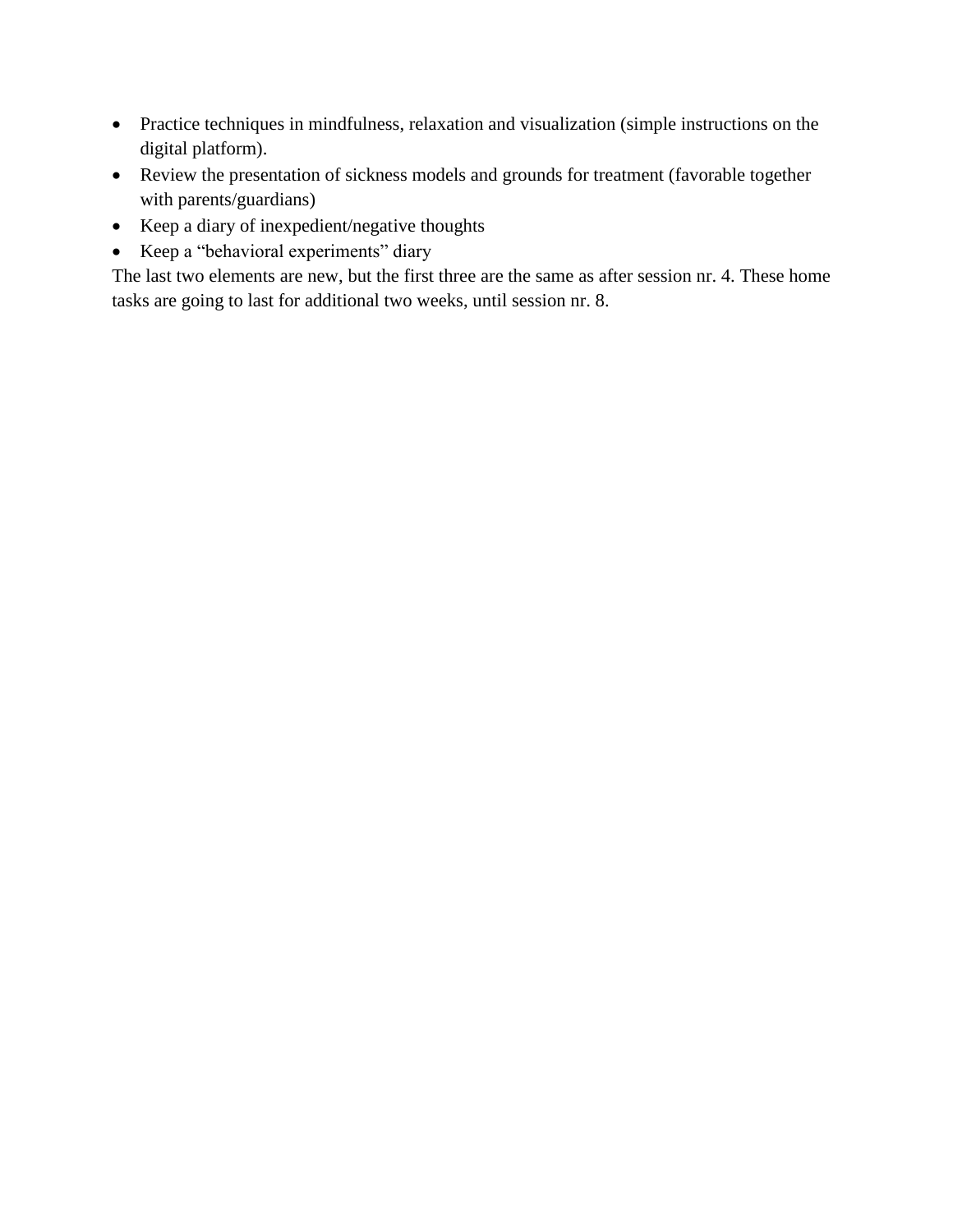# **7th meeting (week 7); Session with patient and parents/guardians**

#### *Frames:*

- Participants: Patient, parents/guardians, cognitive therapist
- Time: 90 minutes
- Place: Ahus

#### *Aim and interpretation*

This is the third meeting with cognitive therapist, and the second where the parents/guardians are participating. During meeting nr. 4 there was, in addition to mapping out the patient, done a mapping of family functions, parents/guardians understanding of the disease etc. The intention with this lesson is to:

- Further investigate the families' disease understanding, worries, explanations etc.
- Converse about how the family may be a support for a sick patient. What kind of family behavior promotes and prevents disease, viewed in the light of our understanding of underlying mechanisms for long lasting fatigue.
- Make specific plans on how the parents/guardians in a best way may help the patient in the everyday life. It is important that the parents/guardians a) strengthen the patients coping belief (worries regarding school etc should be put aside), b) motivate and supervise the patient, c) require own effort regarding practicing different mental techniques ("do the homework"), d) do not transmit own worries to the patients

# *Home tasks*

After this lesson the parents/guardians are getting home tasks:

- Motivate and supervise the patient in techniques regarding mindfulness, relaxation and visualization
- Review the presentation of disease models and grounds for treatment. The tasks last until meeting nr 10.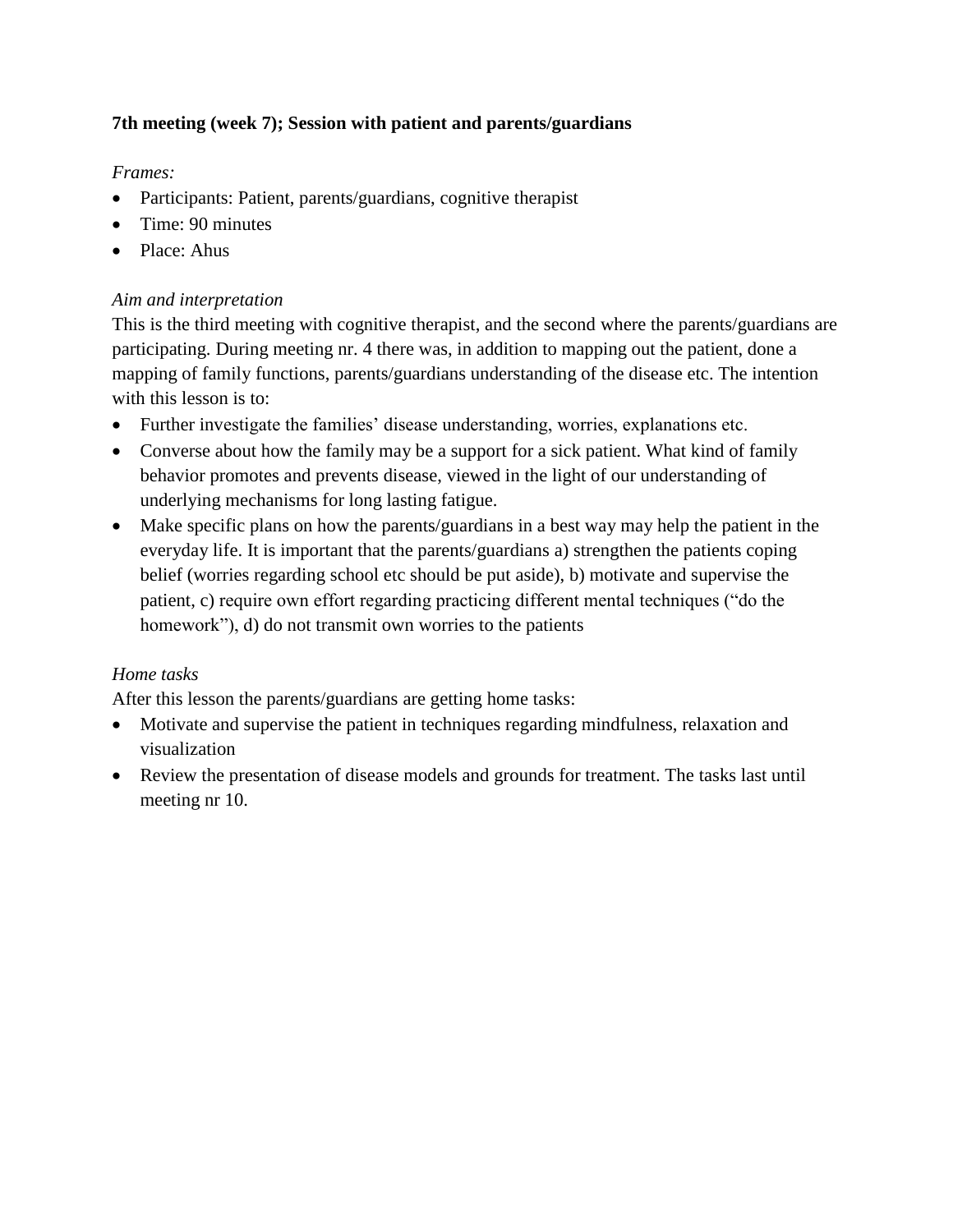# **8 th meeting (week 8): Individual session**

#### *Frames:*

- Participants: Patient, cognitive therapist, parents/guardians if suitable.
- Time: 90 minutes
- Place: Ahus

#### *Aim and interpretation*

This is the second meeting alone with the cognitive therapist. If the therapist experiences that the family dynamics to an extended degree participate in sustaining the patients' problems, parents/guardians may participate. One has as a starting point the home tasks regarding a. inexpedient thinking patterns and b. behavioral experiments, and uses this for a further discussion along the same lines as meeting nr. 6. What has been achieved so far? Is it natural to expand the perspectives and work with more of the challenges the therapist and patient together have defined as important. It may be relevant to discuss worries the patient may have, and eventually elements blocking further progression.

Cognitive theories and techniques are being introduced to a degree that seems appropriate. There should always be a positive and optimistic focus. The patient must be motivated to continue the work of learning to identify negative thought patterns, practicing techniques to stop such thoughts and experiments regarding behavior requiring increasing own effort. If the patient does "too much", and gets an increasing feeling of fatigue, it is important not to view this as a sign of failure or worsening of sickness, but a normal response everyone would experience after long lasting disease.

# *Home tasks*

- Keep a diary over "behavioral experiments"
- Make a draft of a plan for how what is learned in the treatment program may be used further when the program is finished. How to continue the progress? How to deal with relapses if they come?
- Listen to music 5-10 minutes every day.

The tasks last until meeting nr. 10.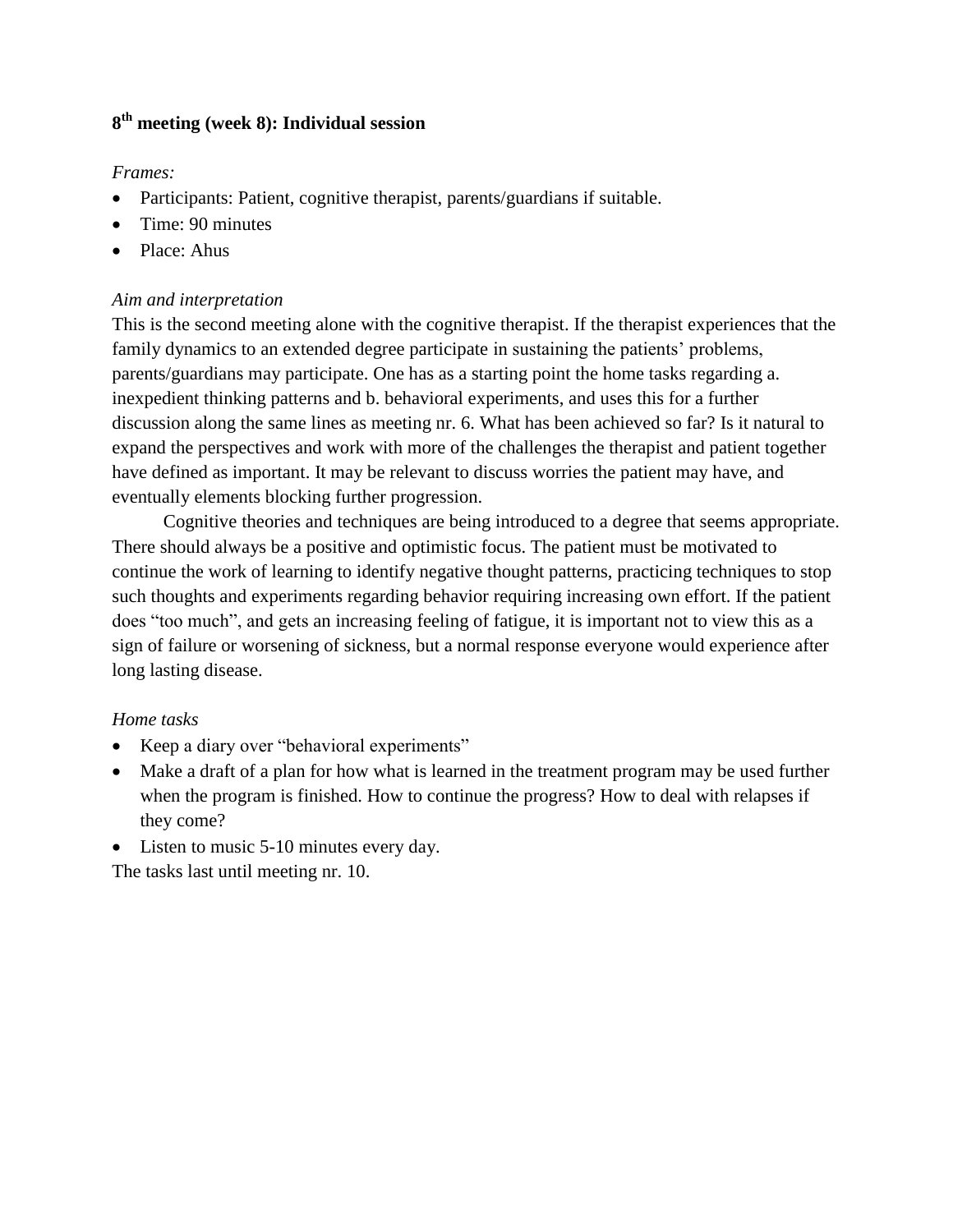# **9 th meeting (week 9): Individual session**

*Frames:* Participants: Patient, music therapist Time: 90 minutes Place: Ahus

#### *Aim and interpretation*

This is the last session with music therapist. It may be natural to repeat exercises and techniques the patient has learned and practiced through the treatment period. Main focus is although to be future-oriented:

- How to continue the progress?
- How to deal with relapses?

The goal is that the patient to a largest possible extend will be self-reliant regarding using techniques and principles acquired through the treatment period. It is important to motivate for further own effort – it may happen through pleasurable activities giving energy/joy/energy, and which give the feeling of coping. This meeting too should contain:

- Open up for an improvisatory approach to songwriting and music composition. This means a) put music to some of the patients' personal feelings and experiences, through focus on subjects from the daily life, or subjects of a more existential character, or b) have a starting point in music spontaneously referred by the patient – and put the patients' personal sayings in such a musical frame. If the patient brings a text, a poem or own music it is important to follow up this and put the texts in a positive musical frame. This may mean that the main focus is now on songwriting. Here the music therapist must "tune in" to clarify which part of the music therapy patient itself experience as most meaningful.
- Music listening in a relaxed state. This means focus on mindfulness, focus on visualization of a "safe place", and relaxing/easing of tension/stress reduction. Visualization makes use of positive and pleasurable expressions. The music listening spend over a short time span. The patient chooses whether he/she want to sit or lay down.

#### *Home tasks:*

 $\bullet$  Task until next session: Use actively the music/notes you have chosen: 9(15) pieces of music/notes. Actively listen to these every day. Use your own playlist, which was made during the last session with music therapist.